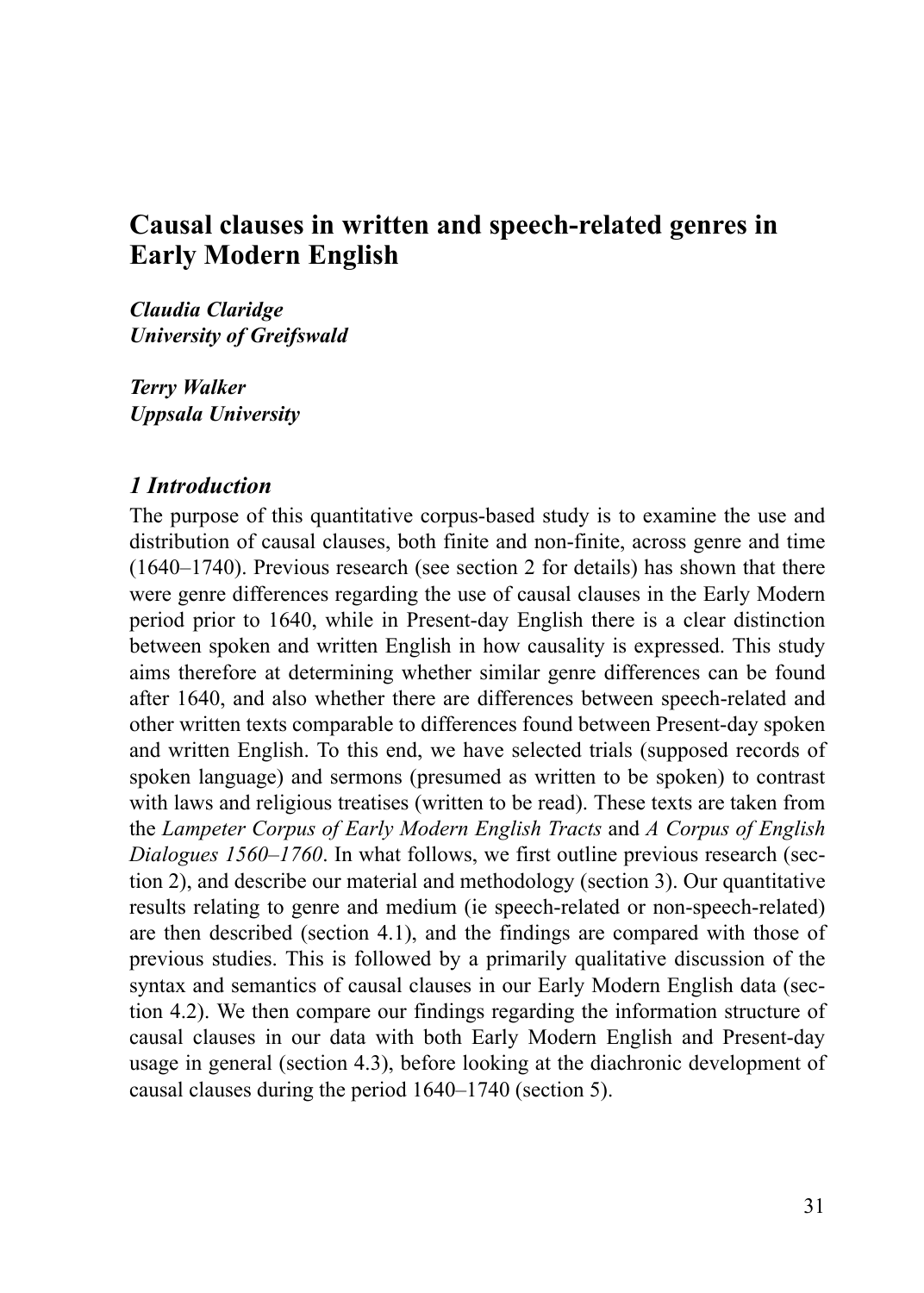## *2 Previous research*

Research on present-day English has shown that written and spoken language pattern differently with regard to the use and expression of causal relationships. According to Biber et al (1999: 821) causal clauses are common only in conversation, not in the written genres investigated (fiction, news, academic prose). Altenberg (1984: 39ff) also found a greater overall use of causal expressions in spoken data from the London-Lund Corpus as compared with written data from the Lancaster-Oslo/Bergen Corpus. Moreover, he shows that writing generally makes use of a much greater range of causal expressions. Non-finite clauses were found to be especially rare in spoken English (Altenberg 1984: 41; Biber et al 1999: 826). Regarding individual subordinators, *because* (especially the abbreviated form *cos*) overwhelmingly dominates in conversation, while the conjunction *for* is only found in written texts, where it is almost as common as *because*. The other subordinators, *since* and *as,* are more frequent in written texts than in the spoken data (Altenberg 1984: 41). On the whole Altenberg (1984: 39) sees 'a clear stylistic patterning (…) which can be related to the situational constraints differentiating the two varieties'.

Amongst the research carried out on the historical development of causal expressions, Rissanen (1989), (1998), and (1999) are studies of particular relevance to the current investigation. He has found genre differences in the use of causal conjunctions in Early Modern English (1998: 397f): in sermons the ratio of *because* to *for* was 1:1.8 in the period 1500 to 1640, whereas in laws *because* was not attested at all, while the number of occurrences of *for* was negligible. In his corpora taken as a whole, Rissanen shows that *for* is the most frequently used causal conjunction in Early Modern English, and argues that, from late Middle English, *for that* was used as a subordinating conjunction (in a similar way as *because* is used today), whereas the simple form *for* acted more as a coordinating conjunction (Rissanen 1989: 7f; 1999: 306). *For* could therefore begin a new sentence that was linked with the preceding clause by only a loose causal connection. Moreover, *for that* increased in the period 1570–1640 when other combinations with *that* were disappearing, although it too became obsolete by 1700 (Rissanen 1989: 9f).<sup>1</sup> The rise of *because* at the expense of *for* (from a ratio of 1:15 in 1420–1500 to 1:3 in the period  $1500-1640$ ) is suggested to be either the cause or the result of the gradual shift of *for* from clear subordinator to a more co-ordinating function (Rissanen 1999: 307). Concerning the conjunction *as*, few occurrences with a clearly causal meaning were found in the Early Modern English part of the Helsinki Corpus (Rissanen 1999: 307). In the present investigation, as well as comparing our findings with these previous studies, we are also able to look at the development of the relationship of *for* and *because* after 1640.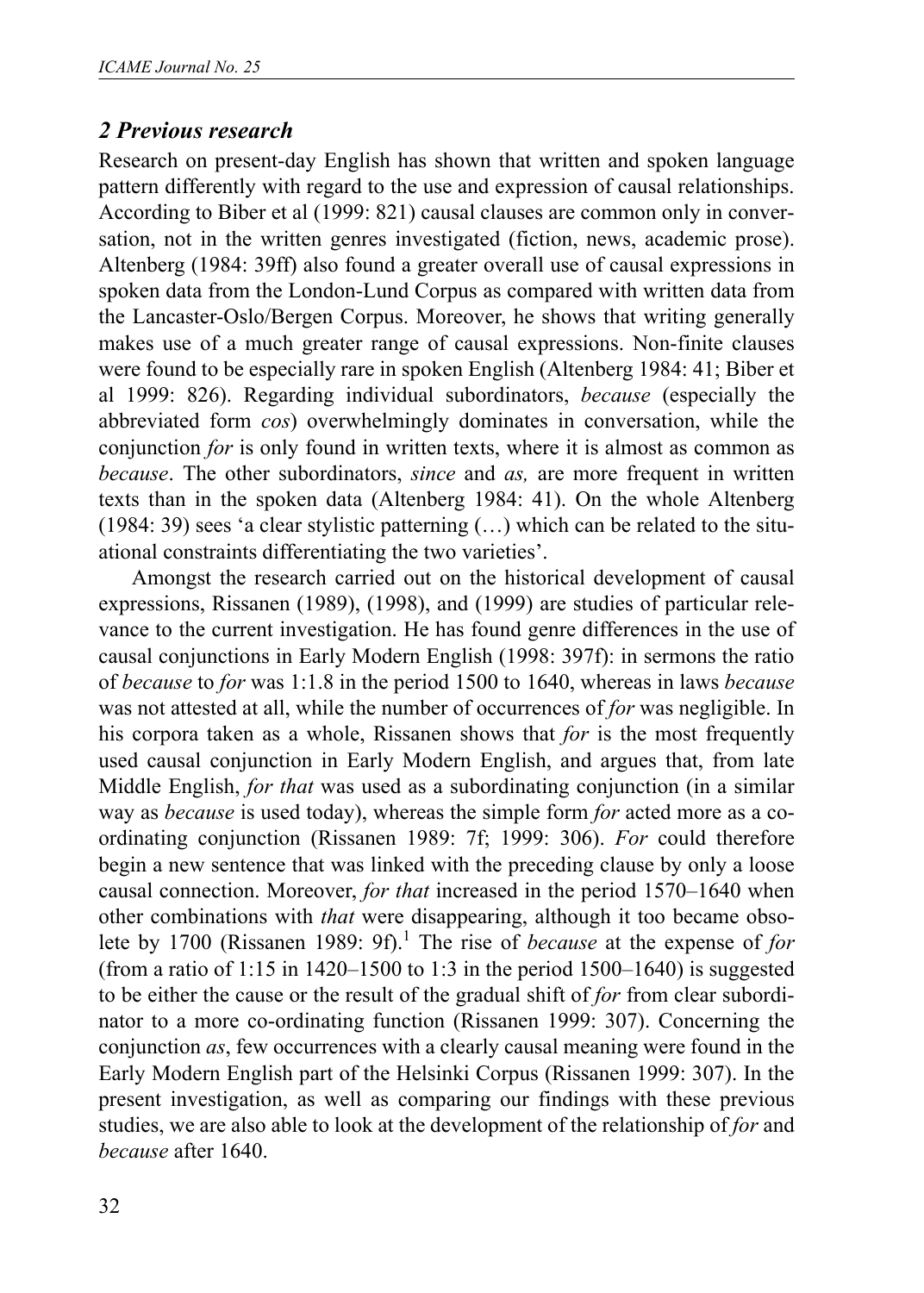## *3 Methodological considerations*

For this paper, in order to concentrate on possible differences between the speech-related and non-speech-related texts, we selected the latter (religious treatises and laws) from the same two domains as the speech-related texts (sermons and trials), ie religion and law respectively. Representing the spoken dimension in Early Modern English is of course a problem, if not impossible: we naturally have no access to sound recordings, and we can never be sure of the reliability of even those texts claimed to be 'faithful' records of a speech event. Therefore we would like to make clear here that the speech-related material chosen for this study is just that: it is related but not equivalent to the spoken language of the period. However, the relationship between the texts and the spoken language requires some further comment. Trial texts are especially interesting for linguistic study as they record proceedings involving people from different walks of life (though the professional and upper ranks are often overrepresented in our data). However, it is hard to know to what extent the stages of production might affect the authenticity of the dialogue recorded in these printed texts. For example, there may be attempts to 'improve' the language used by making it conform more closely to written standards. The printed record of the trial of Charles I included in this study may be a case in point.<sup>2</sup> Moreover, it should be kept in mind that courtroom dialogue is also highly constrained by the particular case, courtroom procedures and generally the formality of the occasion. The other speech-related genre, sermons, has been called a genre of 'oral literature' (Ellison 1998:14), a description which highlights their intermediate position between the poles of orality and literacy. Sermons can be completely oral (ie spontaneous, unscripted preaching), completely written (ie fully prepared texts to be delivered orally) or fall somewhere between these extremes. Unfortunately, there is no knowing from the printed versions of the sermons which type of preaching the sermon originally represented. As with the trials, one has to reckon with a certain amount of editing of the text for publication. In contrast to trial records, sermons are monologic and non-interactive, although they need to have a clear audience-orientation. As to our 'written' texts, we of course do not claim these represent the written language as a whole either, but only the respective genres. It could rightly be argued that both our domains, religion and law, are linguistically very conservative, even formulaic in nature, but the intended audience of the particular corpus texts is important to consider. The texts were written about religious and legal topics for a more general public and are thus as a rule more accessible or down-to-earth than liturgical or statutory texts. The text types chosen for this study can perhaps be distributed along a cline of orality/literacy, with the laws and treatises clearly at the 'written' end,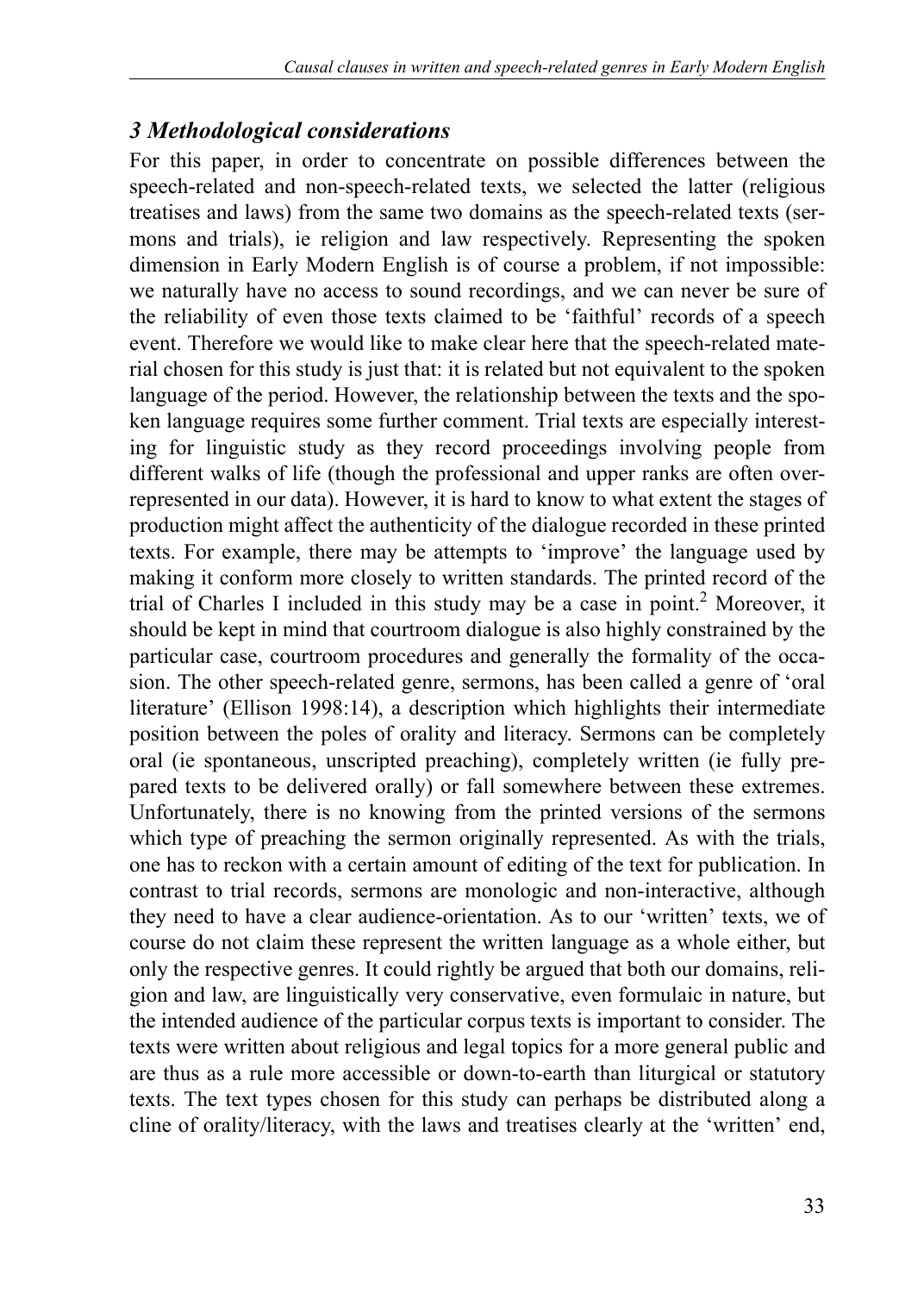trials more towards the opposite end, and sermons somewhere in the middle, but with a tendency towards orality.

Our corpus is constructed out of sub-corpora taken from the *Lampeter Cor*pus of Early Modern English Tracts (LC)<sup>3</sup>, which covers the period 1640–1740, and *A Corpus of English Dialogues 1560–1760* (CED)<sup>4</sup>. The whole of the LC domain entitled 'Religion' has been used, with RelA-texts representing sermons and RelB-texts comprising various religious tracts and pamphlets (which we have labelled 'treatises'). The non-speech-related legal texts are also LC texts, which were sampled with a view to getting close to the word count of the religious texts. The trial records are taken from the CED. For each decade in the period 1640–1740, we have selected approximately 10,000 words from each of the four genres. Table 1 summarises the composition and size of the corpus:

|          | 'written' texts | speech-related texts | total   |
|----------|-----------------|----------------------|---------|
| religion | 97,798          | 105,307              | 203,105 |
| law      | 91,307          | 93,772               | 185,079 |
| total    | 189,105         | 199,079              | 388,184 |

*Table 1:* The corpus (for details see Appendix 1)

Causality in language is not a clear-cut, unified concept, but includes several relationships between the causal clause and its reference clause, which are closely related and often hard to distinguish precisely, such as cause and effect, reason and consequence, motivation and result, and circumstance and consequence (Quirk et al 1985: 1103f). In addition to the above, there are also indirect cause relationships, where the causal clause supplies the motivation for the speech act contained in the main clause or for the conclusion expressed by the main clause (epistemic use) (Quirk et al 1985: 1104; Sweetser 1990: 76). All of these types are accepted here as instances of causality and included in the data. However, as semantics is not the main focus of this paper, we have not categorised our examples along these lines.

Just as causality is a semantically rather disparate concept, it can also be realised linguistically in various ways. Altenberg (1984: 22) lists and investigates four basic types of causal expressions: (a) adverbial linkage (*so, hence, therefore*, etc), (b) prepositional linkage (*because of, on account of*, etc), (c) subordination (*because, as, since*, etc), and (d) clause-integrated linkage (*that*'*s why, the*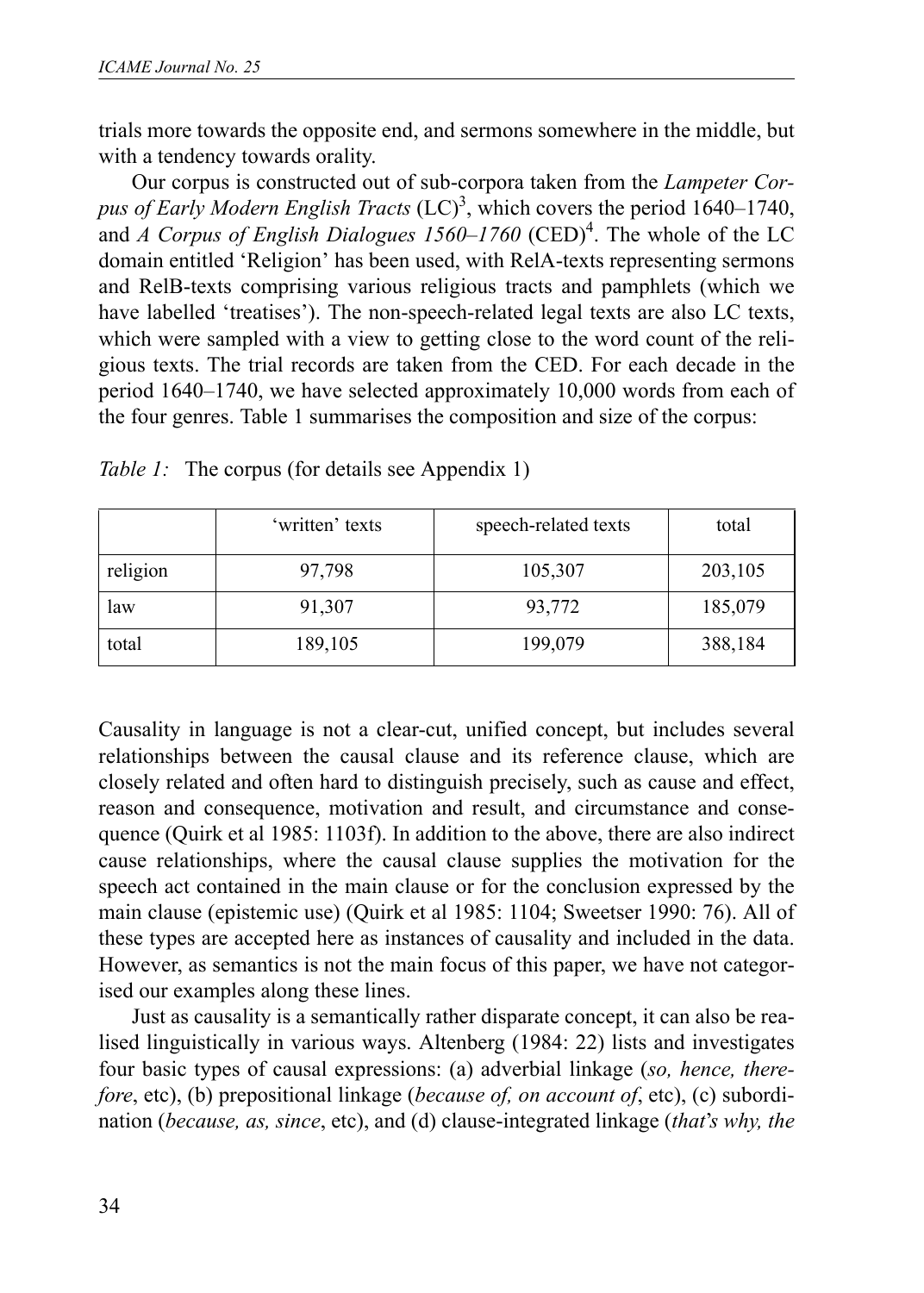*result was*, etc). There are also the cases of juxtaposition without overt causal linking devices, which are often interpreted as causal, whether the speaker/ writer meant it as such or not (Altenberg 1984: 21; Meyer 2000: 25). However, for the purposes of this paper we concentrate on only one type of linkage, namely adverbial clauses with a causal force. Clauses are not only the most common realisations of causality and contingency today, according to the findings of Altenberg (1984: 40ff) and Biber et al (1999: 787) respectively, but are also the most versatile causal expressions.

To find finite clauses we searched for the conjunctions *as, because, for, since* (which thus also included combinations with eg *that*) and *in that*. For non-finite clauses, we collected -*ing* and -*ed* forms, the latter supplemented by a search list of irregular past participles. As a by-product of the search for -*ing* forms, *seeing (that)* as a conjunction was added to the list of finite examples. Ambiguous cases are included where the causal interpretation is at least as likely as the alternative interpretation, as the majority of forms used to express causality have other possible meanings. The corpus search yielded a total of 1,364 causal clauses, spread as follows (in descending frequency): 668 *for*, 343 *because*, 156 non-finite clauses, 115 *since*, 60 *as*, 11 *in that* and 11 *seeing*.

In the following section, we present the overall quantitative results relating to genre and medium differences, as well as the results for each type of causal expression. In accordance with the findings of previous research, we should find a difference between the four genres, and also between the non-speech-related genres and the speech-related genres, in the frequency and range of causal expressions.

# *4 Causal clauses in the Early Modern English data 4.1 Genre and medium: A quantitative comparison*

The 1,364 examples of causal clauses are distributed across the four genres as shown in Table 2:

# *Table 2:* Causal clauses across genres (all types)

(\*without RelB1687: see below)

| 'written' texts           |         | speech-related texts |         |  |  |
|---------------------------|---------|----------------------|---------|--|--|
| treatises                 | law     | sermons              | trials  |  |  |
| $456 / 4.7a (*327 / 3.3)$ | 299/3.3 | 357/3.4              | 252/2.7 |  |  |

a. Note that all normalised frequencies given in this paper are per thousand words.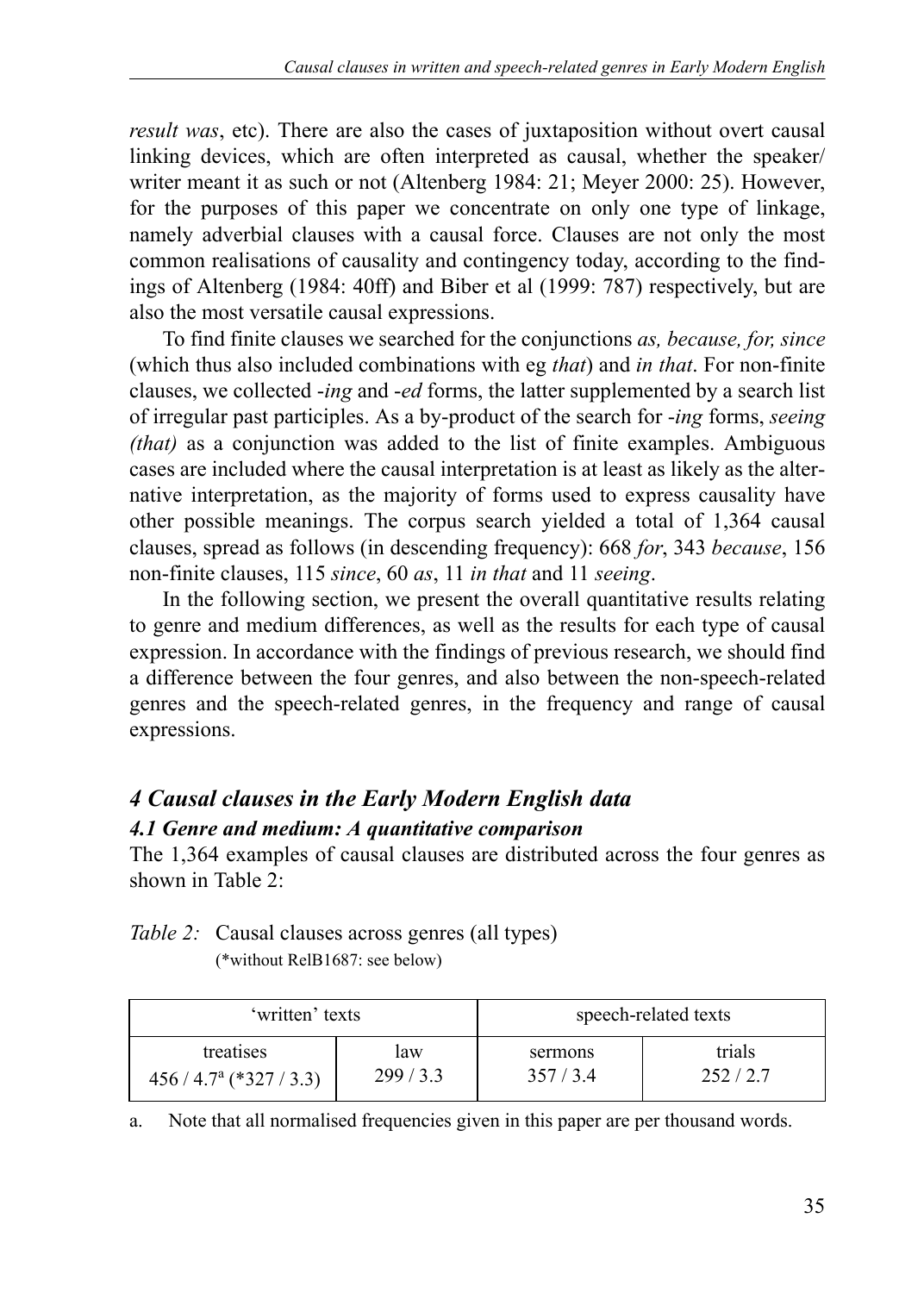What is immediately striking here is the high figure for religious treatises, which is caused by an abnormally high frequency of the conjunction *for* in one particular text, RelB1687, with 129 instances or a frequency of 17.7 per thousand.<sup>5</sup> If one re-calculates the value for that cell without those 129 occurrences, the result is a frequency of 3.3 for treatises, placing these texts on a similar level as laws and sermons. It is interesting that sermons behave like 'written' texts with regard to the overall frequency of causal clauses, leaving the speech-related trial texts as the genre with a significantly lower figure compared with the other genres.<sup>6</sup> This might be a reflection of the relative closeness of sermons to the literacy end of the cline compared with trials texts.

In accordance with the findings of Biber et al and Altenberg described above, one might have expected a higher frequency of causal clauses for the speech-related genres rather than a similar figure (sermons) or a lower figure (trials) when compared with the non-speech-related texts. However, a high amount of causality might just be a characteristic typical of conversation, which is not reflected in speech-related genres.

Rissanen (1998) gives two explanations for the difference he found between the sermons and the law texts, with sermons making the most use of *because* plus a high number of examples of *for*, and laws making the least use of these conjunctions. Firstly, he points to Tyndale's preference for *because* in the Bible, and the influence this would have on sermons.<sup>7</sup> Secondly, he argues that the law texts rely on condition-consequence rather than reason-consequence relationships in the *Helsinki Corpus* (1998: 398). However, we searched for the conjunction *if* in our material as a probable indication of any prevalence of this type of argumentation and found that *if*-constructions are not significantly more common in the law texts than in the other domains of the LC, though much less common in the CED trial texts, which are once again the odd man out.<sup>8</sup> As mentioned earlier, Altenberg found that written texts used a greater range of causal expressions in Present-day English, which differentiated these from his spoken data. Therefore, to understand more clearly the differences between the genres, and between the 'written' and speech-related texts, we need to look at how causality is expressed in the four genres (shown in Table 3):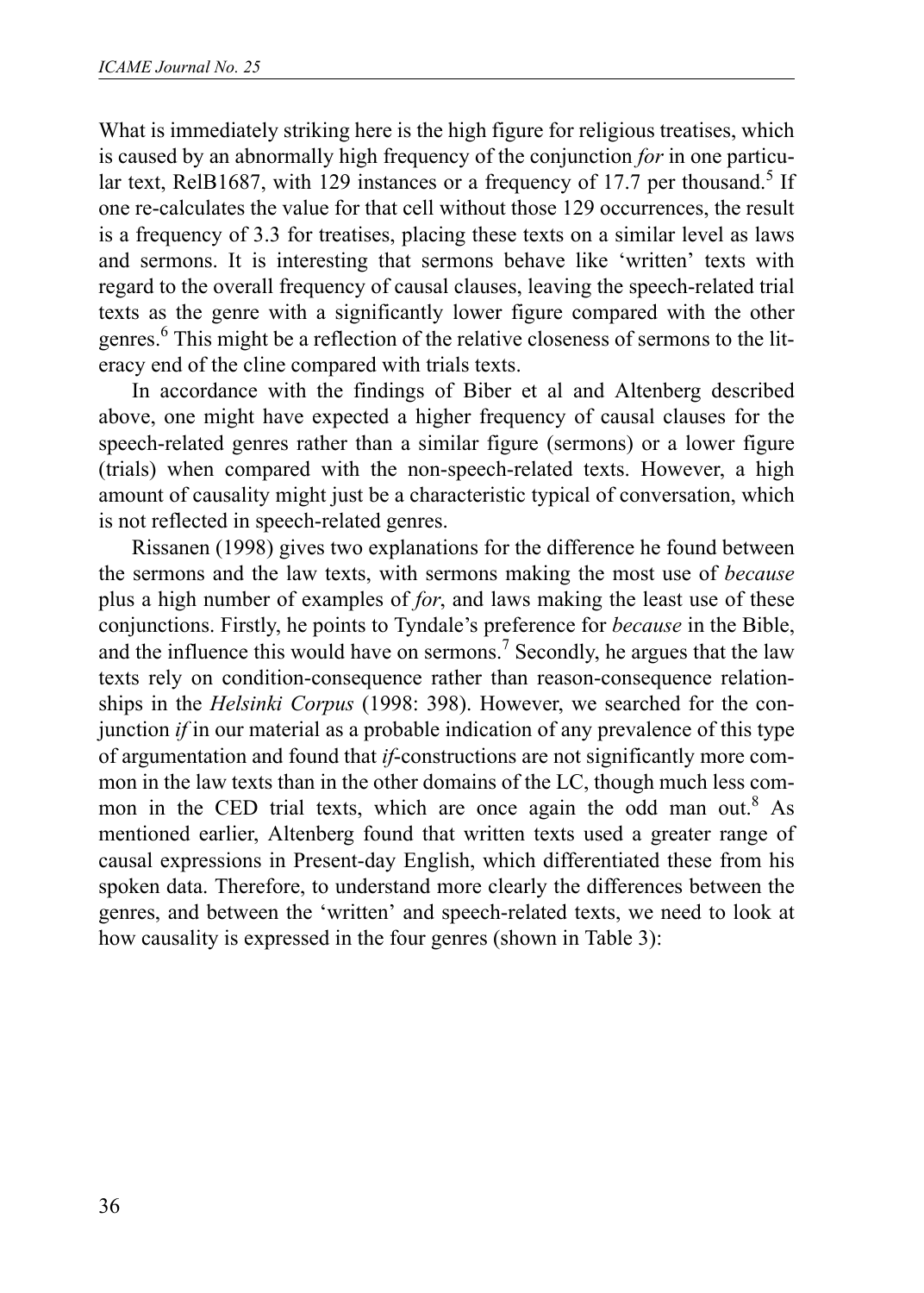|                | written texts           |         | speech-related texts |         |  |  |
|----------------|-------------------------|---------|----------------------|---------|--|--|
|                | treatises               | law     | sermons              | trials  |  |  |
| as             | 11/0.1                  | 15/0.2  | 27/0.3               | 7/0.1   |  |  |
| because        | 104/1.1                 | 89/1.0  | 95/0.9               | 55/0.6  |  |  |
| for            | 272/2.8<br>$(*143/1.5)$ | 129/1.4 | 138/1.3              | 129/1.4 |  |  |
| since          | 22/0.2                  | 24/0.3  | 57/0.5               | 12/0.1  |  |  |
| in that        | 1/0.01                  | 6/0.06  | 4/0.04               |         |  |  |
| seeing         | 9/0.1                   | 1/0.01  |                      | 1/0.01  |  |  |
| $-$ <i>ing</i> | 37/0.4                  | 35/0.4  | 35/0.3               | 47/0.5  |  |  |
| -ed            |                         |         | 1/0.01               | 1/0.01  |  |  |

#### *Table 3:* Causal clauses by type across genres (\*without RelB1687: see above)

As can be seen from the table, *for* is clearly the most common conjunction in causal clauses in all four genres, which is not surprising, as previous research shows that it is in general the most common causal conjunction in Early Modern English (Rissanen 1999: 305), and also the longest established of all the conjunctions under investigation here. Included in the figure for *for* are 13 examples of *for that*, of which 11 occur in the 'written' texts (three in RelB and eight in the law texts), but only two in the trials, and none in the sermons. This might indicate that 'written' language is more conservative in that it uses an obsolescent item (see section 2 above), but clearly the number of instances is too small to base any conclusions on.

The second most common conjunction *because*, shown by Rissanen to be gaining in frequency at the expense of *for* between 1420 and 1640, occurs in our period, 1640–1740, at a ratio of 1:1.4 in relation to *for* in all genres (again excluding the RelB1687 text) except trials, where the ratio is  $1:2.3^9$ . In this way, trials seem to be more conservative in the use of *because*, in that the ratio of *because* to *for* is much closer to that found for the previous period (1:3 for the period 1500–1640) by Rissanen (1999:307). The low frequency of *because* in trials is also in contrast to Present-day spoken English (but not written English), where it is by far the most dominant conjunction (Altenberg 1984: 39; Biber et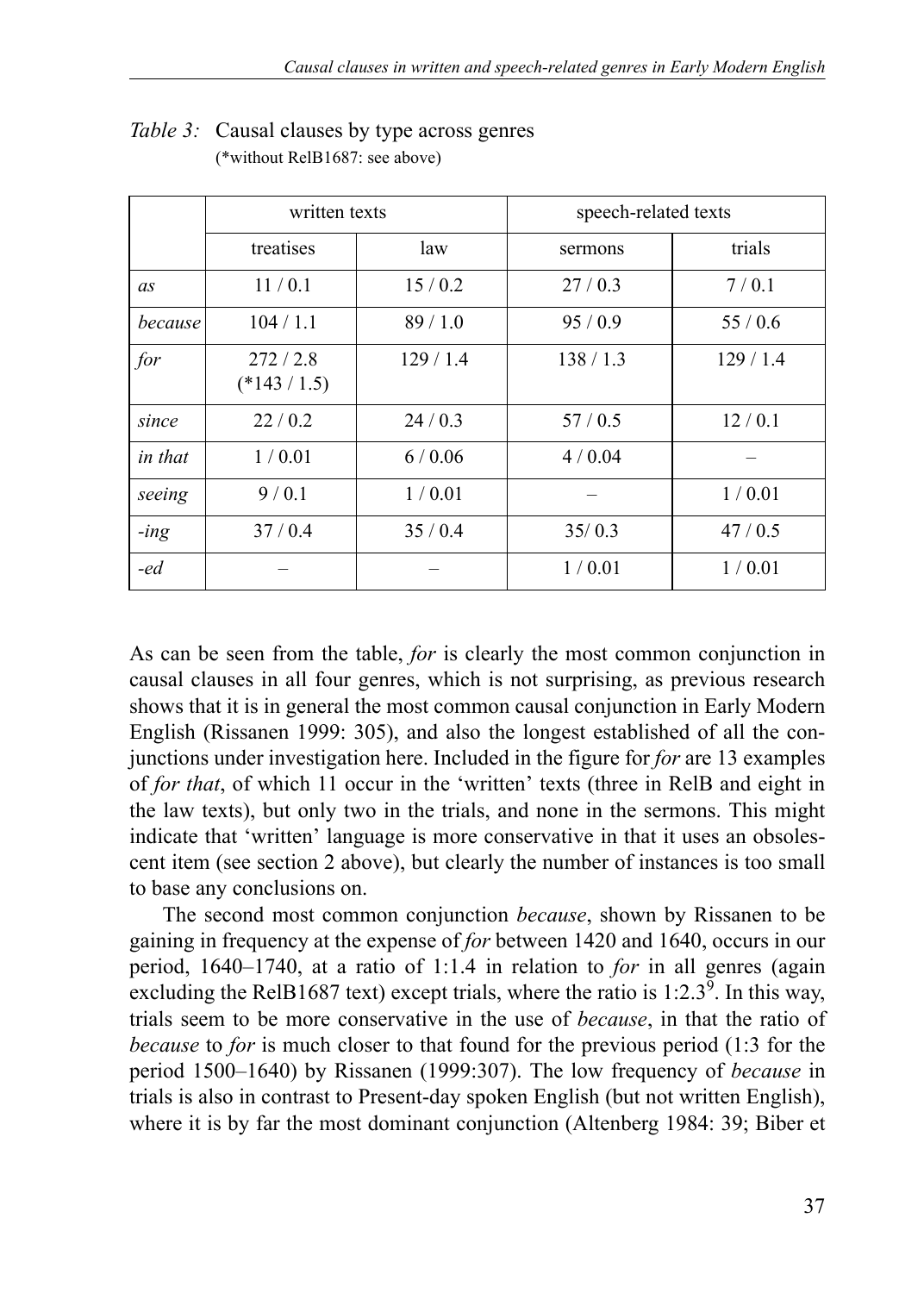al 1999: 842f). Moreover, in Early Modern English writing *because* seems to be more common than in modern writing, if one compares with Breul's (1997: 155, 181ff) results from LOB (0.63 per thousand), although the figures of Biber et al (1999: 842) do not show quite such a difference. However, usage today and in Early Modern English in the two different mediums, written and spoken (or in the case of our data 'written' and 'written to be spoken' versus the supposedly 'recorded' speech of the trials) may be comparable if we consider *for* and *because* as having effectively switched roles since the seventeenth century. The conjunction *for* is not found in Altenberg's modern spoken data at all, but is common in written English, whereas *because* is the most common conjunction in both spoken and written but especially so in spoken English. Conversely, in Early Modern English, *for* is the most common in 'written' texts (ranging from 1.5 to 1.4) and speech-related texts (ranging from 1.3 to 1.4), but *because* is more common in the 'written' or 'written to be spoken' texts (ranging from 1.1 to 0.9) than in the 'recorded' speech in trials (0.6). Thus, as mentioned above, in Early Modern English *for* was still the preferred alternative, although the use of *because* was on the increase. It is arguable therefore that *for* was the stylistically unmarked causal conjunction, similar to *because* in Present-day English, while *because* was a stylistically marked choice, as is *for* today.<sup>10</sup>

Clauses with *since* are the third most common type of causal clause in sermons, unlike the other genres which prefer non-finite -*ing* clauses. As suggested below (Section 4.2), *since* appears to have a rhetorical function in both the sermons and the 'written' texts, which might explain the lower frequency in the trials. According to Rissanen (1999: 305) *since* introduces clauses containing given information (for a detailed discussion see section 4.3 below), which might be an influencing factor here. Religious discourse, and perhaps also written law, certainly depends to a large degree on presupposed knowledge (eg a range of beliefs which are taken for granted), and sermons as a persuasive oral genre rely on a certain amount of repetition to drive home their message. Both these facts will increase the presence of given information and thus perhaps contribute to the use of *since*.

The conjunction *as* is less common than *since* in all genres but the trials, where the conjunctions share the same low frequency (0.1). The genre with the highest frequency for *as*, the sermons, once again seems to use the conjunction as a rhetorical device (see section 4.2 below). The relative rarity of *as* and *since* in our data is comparable to modern data (Altenberg 1984:41; Breul 1997: 155), where *as* and *since* have a frequency of 0.26 per thousand and 0.21 respectively in LOB (written) and 0.07 and 0.05 respectively in LLC (spoken). The fact that *since* and *as* are almost restricted to formal written English today may have to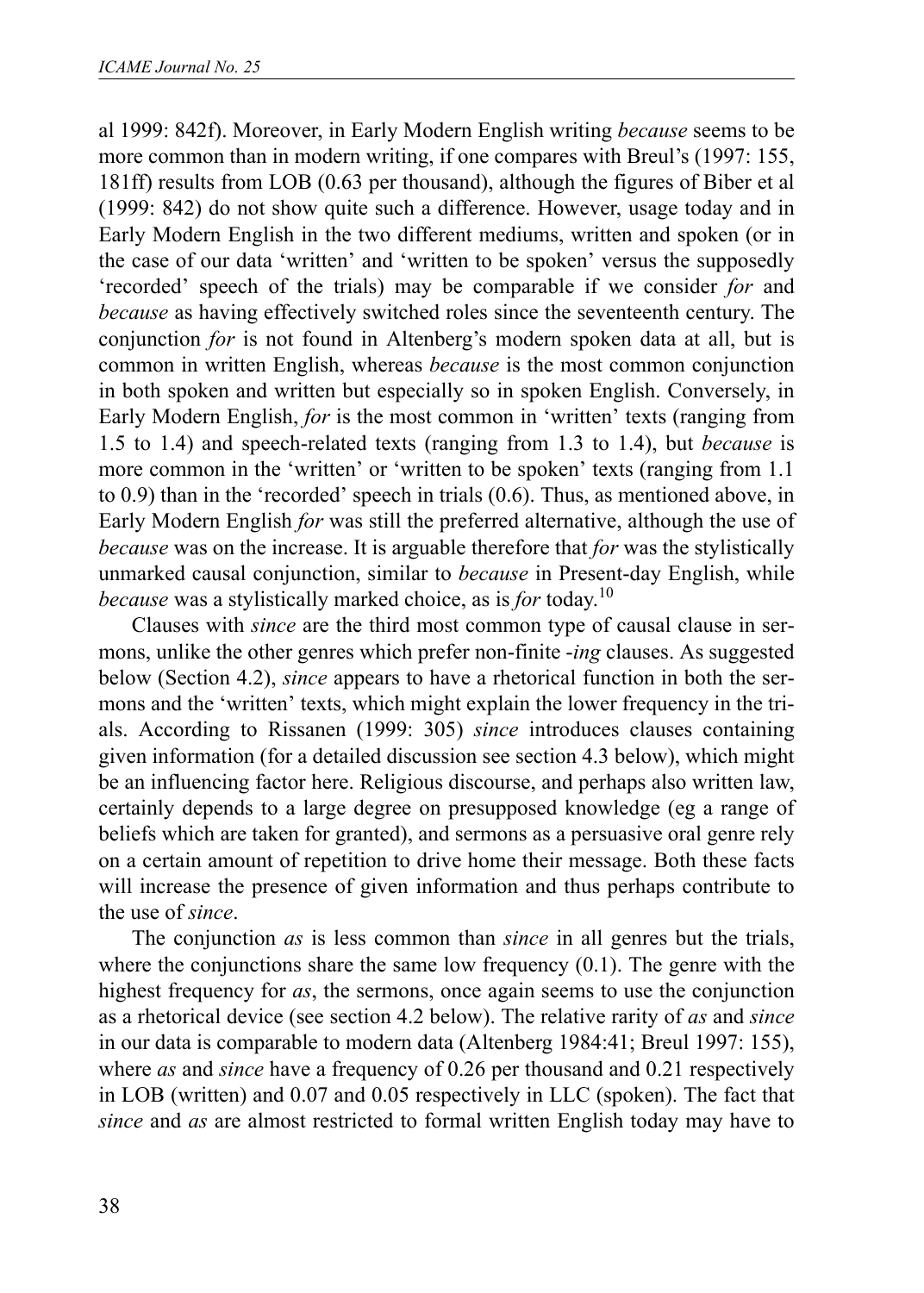do with the ambiguity inherent in both these conjunctions, which perhaps makes them less suitable for speakers' argumentative purposes, and this might also be true of the Early Modern English period, and thus explain why the speech 'recorded' in trial texts has the lowest incidence of these conjunctions.

Non-finite -*ing* clauses are relatively well represented in both the LC and the CED. They share the same frequency in our 'written' data (0.4), but the lowest frequency is in the 'written to be spoken' data (0.3). Most interesting is that -*ing* clauses are most common  $(0.5)$  in the 'recorded' speech of the trials<sup>11</sup>, which is not what one would intuitively predict. In contrast, although not directly comparable of course, in Present-day English -*ing* clauses have been found to be 'extremely rare in conversation' (Biber et al 1999: 826), with a frequency of only 0.12 in Altenberg's data (Altenberg 1984: 41). One explanation for the low frequency of non-finite constructions in conversation is that they are said to represent greater syntactic integration, and more informational compactness, both of which are more typical of written language, as they take more planning, and thus time, to produce (Altenberg 1984: 47f). Clearly, the real-time conditions for spoken language production are no different today than in the past, so the relatively high frequency of -*ing* clauses in our trials data needs further comment. First, these constructions might have found their way into the data in greater numbers by scribal and/or editorial emendation (mentioned in section 3 above) and never have been produced by the participants in the original speech event themselves. Secondly, it is reasonable to assume that not all of the speech in the courtroom would be wholly spontaneous. Lawyers' speeches would be prepared in advance (though as such these are usually omitted from the CED), testimony would, one might expect, have been discussed between lawyers and witnesses, and lawyers and defendant. Moreover, some statements would have been taken down earlier in the form of depositions, which were frequently referred to as evidence, for example when a witness might claim that his memory failed him. Although it would be too much to suggest that the actual wording of courtroom statements had been pre-planned, if the content of the speech had been partly prepared, this might enable a speaker to construct more syntactically-complex and information-dense language, which might be further encouraged by the formal courtroom situation, where precision would be required. This does not explain why -*ing* clauses are more frequent in the trial texts than in the other genres. However, the non-finite clauses in the trials also differ from those in the other genres in that they are more frequently found in initial position (61%), whereas today, and in the other genres, final position is preferred (see section 4.3 below).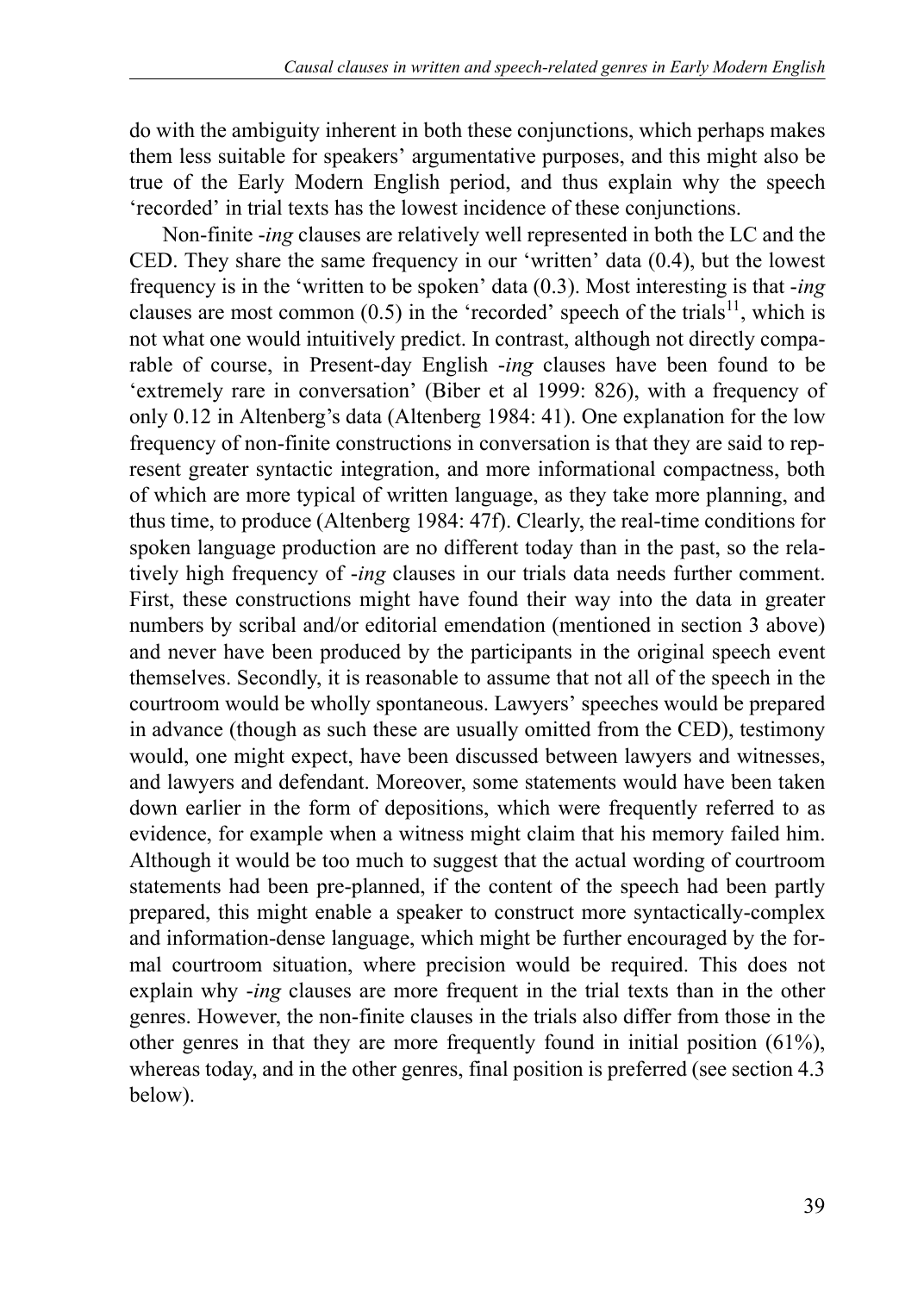The conjunctions *in that* and *seeing* as well as non-finite *-ed* clauses<sup>12</sup> are rare in our data. The 'written' texts, laws and treatises, are similar in that they both contain examples of *seeing* (especially in treatises) and *in that* (especially in laws), but no -*ed* clauses. The speech-related texts have examples (one each) of the latter, but *in that* only occurs in sermons, while *seeing* only occurs once, in trials.

In sum, the quantitative study suggests that there is a difference between the speech-related texts and the 'written' texts, at least as far as the trial texts are concerned, in that the latter have a significantly lower frequency of causal clauses, and apparently exploit the available range of causal expressions to a lesser extent than do the other genres. As the sermons and the trials thus differ, it suggests genre has a stronger influence than medium. In order to investigate this further, we now discuss the syntax and semantics of causal clauses in more depth, and examine qualitative differences in the four genres, using examples from our corpora.

### *4.2 The syntax and semantics of causal constructions*

We have seen that the use of causal clauses differs to a certain extent between the genres investigated here, in particular between the trials on the one hand and the LC texts on the other. To what extent is this a reflection of their different contexts and production circumstances? There may be a contrast here between the pragmatic and the rhetorical use of causal clauses: causality could be used more for giving immediate reasons or motivations for people's actions in the trial texts, while 'written' law and the genres in the domain of religion employ it more often for amplification and for providing stepping-stones within a larger argumentation (where the precise nature of the causality need not always be clear). In this section, we look at each of the causal expressions in turn with reference to how they are used in the four genres in terms of both semantics and syntax.

Both *as* and *since*, besides occurring in non-conjunction uses, are ambiguous conjunctions, with *as* being the more problematic case<sup>13</sup>. Expressing reason appears to be a minor use of *as* today (Biber et al 1999: 846), which is also true for our Early Modern English data, where only 1.8 per cent of all *as* instances have a causal interpretation. The ratio for *since* shows this conjunction to be less ambiguous, with almost 70 per cent of all instances being used in a causal sense. Thus, *since* is the better choice of the two for clarity. With *as*, finding unambiguous causal examples is not easy.<sup>14</sup> It is especially difficult to clearly distinguish the causal use from the comparative use of *as* when linked with a correlative element in the main clause, primarily *so*, in particular as *so* is also a consequence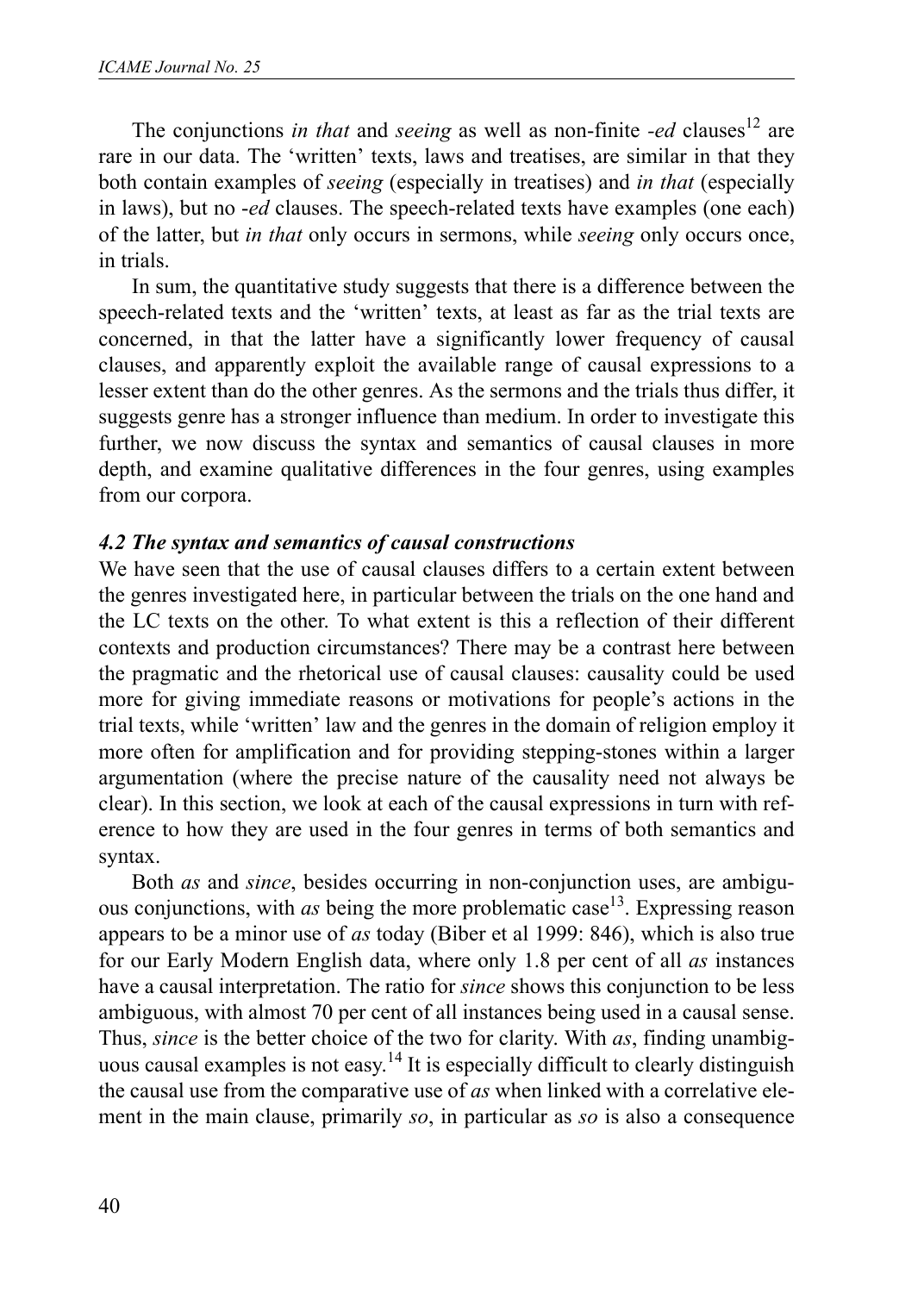conjunct which may be used to repeat or reinforce the causal meaning. Example (1) represents one example of the 21 *as…so* structures which have been analysed as at least partly causal and therefore retained in the data:

(1) And as the Primitive Christians did constantly urge the Necessity of Abstaining from these Plays; so such, as owned themselves Christians, did as conscientously follow their Advice. (RelA 1730)

Interestingly, all but three of these examples occur in sermons (one in law, two in treatises, none in trials), indicating that this construction might have been a popular rhetorical feature of public oratory. If the *so* is a causal reinforcement, there are also other structures used in this way. For example, *therefore* often occurs in the vicinity of causal conjunctions, as in (2), where it introduces the following main clause. As the utterance represents not a logical causal connection, but an inferred hypothetical reason/motivation, the reinforcement by a causal adverbial might have been deemed appropriate. The phrase *in consequence of* in (3) also serves the function of making the causal relationship more explicit. This reinforcement strategy is less common in the trial texts.

- (2) Because the State had an ill opinion of them, therefore you had a good opinion of them. (D3T LOVE 42)
- (3) And as each one may be supposed to have a Share in the Choice of such Person or Persons as by publick Consent are authorized to Govern; as he trusts them with his Power, and contributes to their Support; he has, in Consequence of that, while he behaves well, a Claim not only to Protection and Defence, and to be secured from Injury, Violence and Oppression; (LawA 1732)

It is not unusual, as in the following example (4), for causal constructions to cluster somewhat in the 'written' texts and in the sermons. This might be a conscious rhetorical device used for the purposes of emphasis and persuasion. For example, the two *since* clauses in (4), which both refer to the same main clause, are rather different in their semantic relation to that clause: while the first encodes a reason or circumstance/consequence relationship, the second serves more the purpose of amplification, as it partly repeats the main clause content.

(4) yet reason must force this confession, that since it is not the letter, but the sence, of Scripture that is the proper Guide of life; there must be allowed some Interpretation, since our demands to one another may be the same with the Eunuch to St. Philip, how shall we Read without some Interpreter? (RelA 1682)

In contrast to all the other constructions investigated, *because* clauses are the only unambiguously causal ones. In (5), the causal clause states the motivation for the person's behaviour, while the whole causal construction in (6), illustrat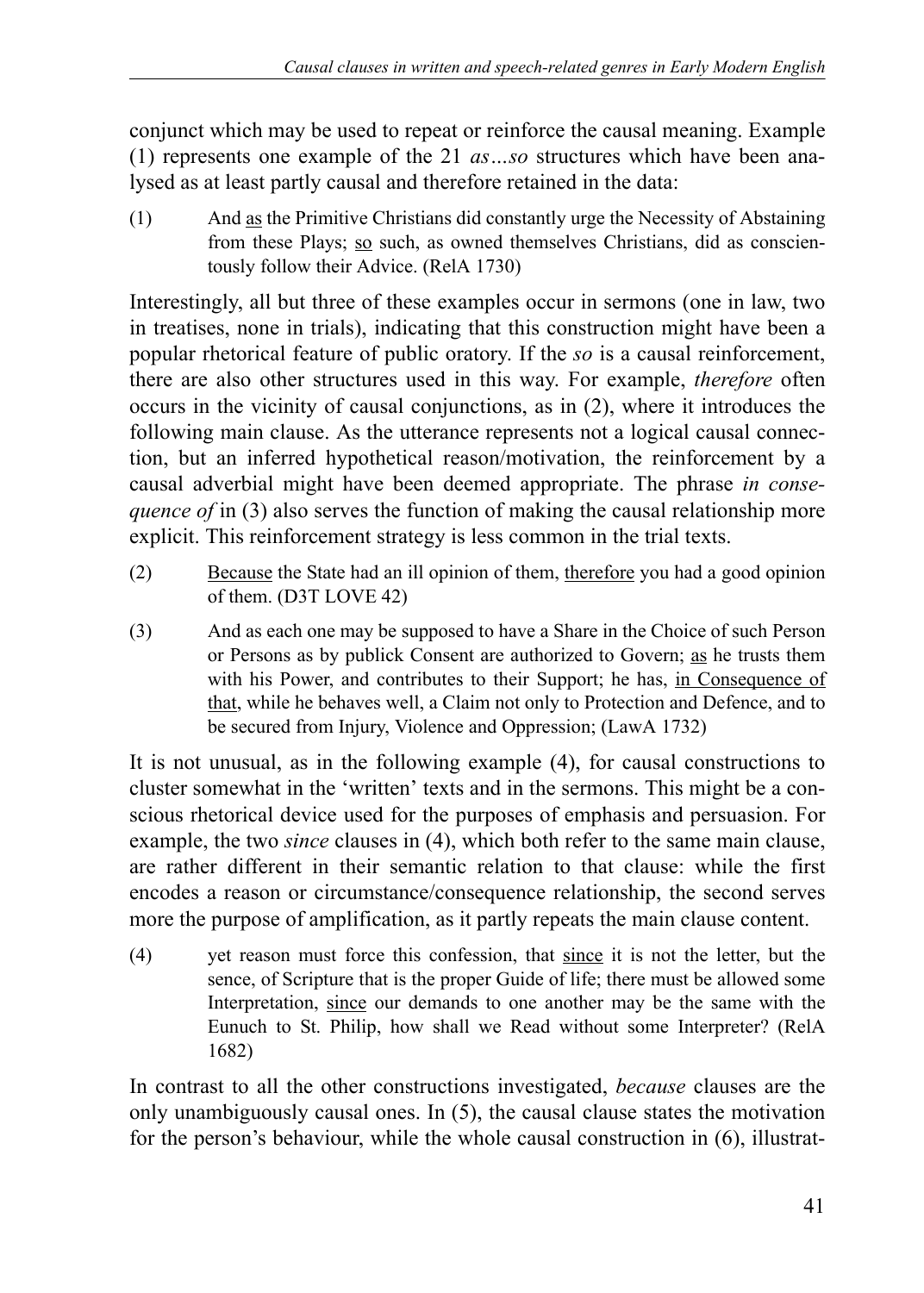ing an inferred logical connection, serves as an explanation of the preceding Latin phrase, with semantics like the first being more typical of speech-related contexts.

- (5) … and into the Coach he went, but I did not go in because there was no room, but rid behind it; (D4T SWENDSEN 7)
- (6) I observe they Argued only upon Generals, without any other Application to this Case than by the Topick of concluding a Minori ad Majus, because Actions lay in Cases of Inferiour Nature, therefore it will lye in this; which Rules hold not in diverse Cases where there are particular Reasons to the contrary, as I shall by and by shew to be in this. (LawB1704)

On the whole, the *because* clauses in the LC (both 'written' and sermons) have a tendency to be shorter and less syntactically complex than clauses introduced by other conjunctions, a tendency which does not seem as pronounced in the trial texts.

*For* is a very complex case, both syntactically and semantically. In Presentday English *for* is classified as a subordinator, but one which is a less typical case than eg *because*, as it shares some co-ordinator features (Quirk et al 1985: 927), whereas in Middle English *for* exhibited more subordinator features (Jucker 1991: 218). According to Rissanen (see section 2 above), *for* had taken on clearer co-ordinator functions, with occasional subordinator uses in Early Modern English, usually employing the combination *for that*. In our Early Modern English data (see section 4.1 above), there are very few *for that* instances (13 in all). Not all of these instances are qualitatively different from simple *for* clauses; (7) could just as well be introduced by *for* only (note the semi-colon and the loose causal connection, as well as the *tho'*; cf Rissanen 1989 and 1999), while (8) exhibits the greater semantic and syntactic integration typical of subordinate structures:

- (7) he told Layer, (…) he would settle a Correspondence with him**;** for that tho' he had followed the Fortunes of the late King James and his Family, ever since the Revolution; and had always been faithful to the Pretender, and for many Years his Cashier, ... (LawA 1723)
- (8) Suppose an Action should be brought in time of Prorogation against a Member of Parliament, for that he falsly and maliciously did exhibit a Complaint of Breach of privilege to the Parliament, whereby the Party was sent for in Custody, and lost his Liberty, … (LawB 1704)

In fact, many *for* clauses in our data exhibit a rather loose connection to their reference clause. One indicator in this respect is the kind of punctuation preceding the conjunction, where a heavy punctuation mark  $($ ; : . ? !) tends to mark a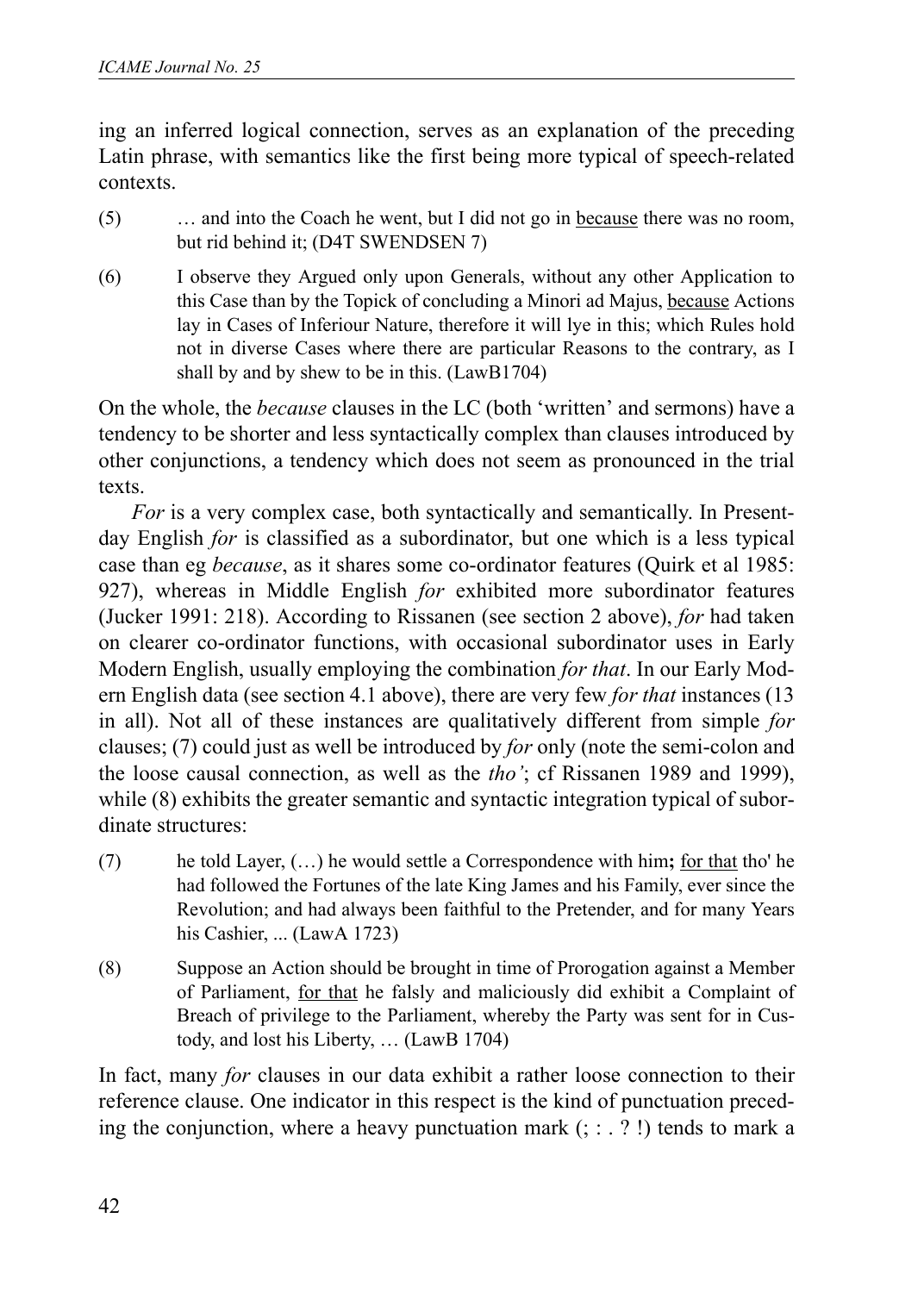weak link (cf Rissanen 1989: 13). More than half (58%) of the *for* clauses are preceded by such heavy punctuation, of which 34 per cent (20% of all) have to be definitely interpreted as an independent sentence (ie where *for* follows a fullstop). There is a difference between the LC and the trial texts in this respect: while 62 per cent of *for* examples in the LC occur with heavy punctuation, this figure is only 41 per cent in trials, and independent *for* sentences only make up three per cent of the *for* examples in trials compared with 24 per cent in the LC.<sup>15</sup> Although, in the 'written' texts and also in the sermons, a trace of causality, however small, is usually present, *for* often seems to serve predominantly a linking, cohesion-creating function, as in example (9). The greater independence of *for* clauses may also be signalled syntactically, for example when the *for* clause is a question, as in example  $(9)$ , underlining the rhetorical use of *for*.<sup>16</sup> In the trial texts the causal semantic bond of *for* appears to be much stronger, and neither the rhetorical nor the linking function is prevalent there (see example 10 below).

- (9) Therefore I will always Admire and Adore the God of Heaven, that doth prevent the Wicked Intentions of Evil Men. For how hath God preserv'd His Anointed from the Spite and Malice of Men and Devils, and from the Raging of the Seas? (RelB 1687)
- (10) He said again, They did not deserve it, for there was no Plot at all. (D4T GILES 28)

The behaviour of *for* clauses raises the more general question of coordination versus subordination or rather parataxis vs hypotaxis.<sup>17</sup> With regard to our data, the majority of all *for* clauses are in fact paratactic, as they are of equal status with, or sometimes even lack, the reference clause, and as they are syntactically and semantically complete in themselves (cf Halliday 1994: 221), as shown in example (9) above. This statement is certainly true for the LC data, ie the 'written' and 'written to be spoken' texts. In the trial texts, however, *for* is more often employed in a hypotactic manner, as in (10) above, where the causal clause is interpreted as the dependent element. Clauses with *as*, *since* and *seeing* (when used as a conjunction) are as a rule hypotactic, as examples (11–13) show:

- (11) And I would particularly Consider his Life and Example, as it may Enforce what I have been Explaining, and Pressing in the foregoing Discourse. (RelA 1711)
- (12) for that, in the Nature of Things, is not possible; or if it were it might sometimes be imprudent, since Honesty alone is not a sufficient Qualification; and since it is not material to a Society, whether a Man through Indolence or Design mismanages a Trust, providing in Reality he does not manage it. (LawA 1732)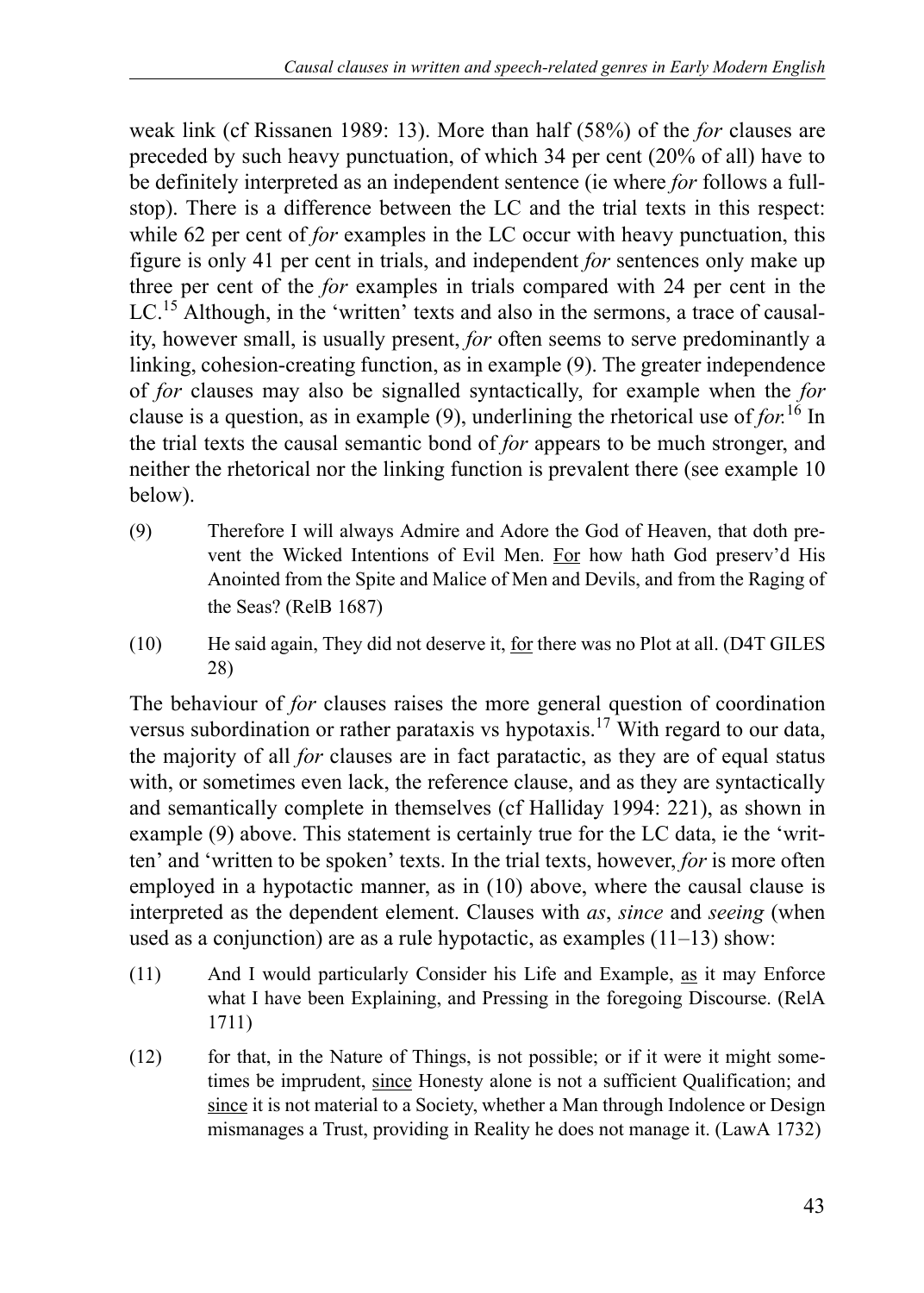(13) Sir, You have propounded a Question, and have been answered: seeing you will not answer, the *Court* will consider how to proceed; (D3T CHARLES 22)

Example (12) also illustrates a clear subordinator feature, namely the ability of subordinators to be preceded by another conjunction (cf Quirk et al 1985: 927), which is also found with *as* and *because*. Conversely, *for* never follows another conjunction in our data, whereas it often precedes one. None of the clause types mentioned so far have been found in embedding constructions, but with *because* and *in that* this is possible. Of all *because* instances, 74 (22%) have been classified as cases of embedding, of which only three occur in the trial texts. Greater clause integration requires more planning, which may account for its higher frequency in the 'written' and 'written to be spoken' genres. The examples below (14–15) are the most common embedding types, with the clause functioning as subject complement or as the post-modification of *reason*, respectively:

- (14) know that he made any Difficulty of signing it, but I am sure it could not be because he was refus'd to read it. (D4T FRANCIA 16)
- (15) the Hebrews in Rabot mention a tradition, that the reason why Mordochai would not bow to Haman, was, because there was woven in his garment the image of a false God. (RelB 1644)

Non-finite clauses are by definition dependent, as a non-finite verb form cannot carry a complete proposition, and are thus hypotactic (see example 16):

(16) Being upon my oath, I desire to be cautious, for I must be tender in speaking the truth in this (D3T LOVE 35)

Semantically, the majority of the *-ing* clauses in the trials are ambiguous, having either temporal or relative clause meaning as well as a causal interpretation. This is not true of the other genres to the same extent, although ambiguous cases are not uncommon (see example 17). Non-finite -*ing* clauses have been classified by Biber et al (1999: 820) as 'supplementive clauses' instead of including them in the semantic classification of adverbial clauses, precisely because their relationship to the main clause is too indeterminate in Present-day English. Below are examples from our data containing two possible readings, both relative and causal (17), and temporal and causal (18). This ambiguity might be in part intended by the producers.

(17) The Devil scattering Heretical Seeds in the Church of Christ, and seeing them cut off at the Root by the Sword of the Spirit, has pitcht on another Method, and endeavours to divide the Body of Christ, by the Madness of Schismaticks: (RelB 1692)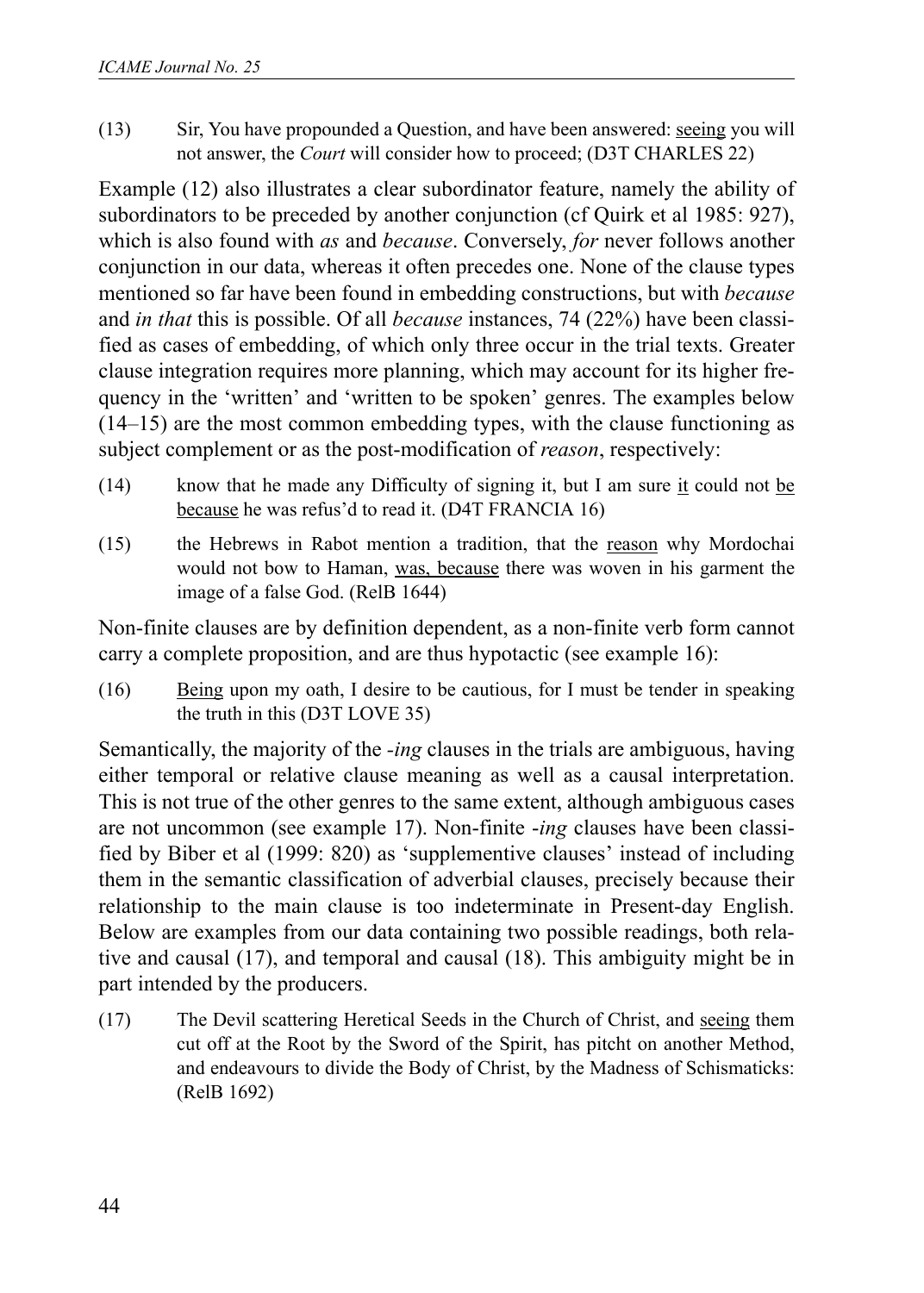(18) that one Gentleman at Supper went home with a Gentlewoman in *Leaden-hall*street, and hearing there was such a Robbery in *Lime*-street, *I* run with a great fright, … (D3T TURNER 27)

A typical feature of non-finite clauses today is that they do not contain subjects of their own, which can further add to their semantic ambiguity. In our data, however, more than half of all non-finite clauses (54%) are absolute clauses, that is, feature an expressed subject, as in (19):

(19) In like manner He having commissioned the Apostles to be his Deputies, in constituting his Church, they must necessarily have been capacitated for that Office; (RelA 1708)

Absolute clauses are most common in treatises (54%), but also frequent in sermons (49%) and to a lesser extent in trial texts (39%), whereas they are very rare in the 'written' law texts (2.8%). As this construction has been attributed to Latin influence (Rissanen 1999: 322), this may account for its frequent use in the religious domain, but if so, the low frequency in law is unexpected.

This qualitative section of the study also shows that the use of causal clauses in trials differs from usage in the other genres. The 'written' texts and sermons show a tendency to use rhetorical devices (such as the use of the structure *as...so*, which is found especially in sermons, and the clustering of *since* clauses), which are lacking in the trial texts. In the trials, *for* is used less as a linking device and tends to have a clearer causal meaning, while embedded *because* clauses are rare, all of which might be said to point to a less planned, or more 'spontaneous' argumentation in these texts, in contrast to the carefully developed argumentation of 'written' or 'written to be spoken' texts. Our earlier discussion of non-finite -*ing* clauses (see section 4.1) suggested that whether a causal clause presents given or new information might help explain usage in the different genres, and thus the next section examines information structure in our Early Modern English data.

### *4.3 Causal clauses and information structure*

According to Rissanen (1999: 305), *for*, *because* and to a lesser extent *as* commonly introduce clauses containing new information, whereas *since* favours clauses with given. The question of information structure is connected to the position of the clause in relation to its reference clause, as in unmarked word order given information tends to occur in sentence-initial position, whereas new information is found later in the sentence. The following two tables (Tables 4 and 5) present the overall situation as to position and information in all text types in our data taken together: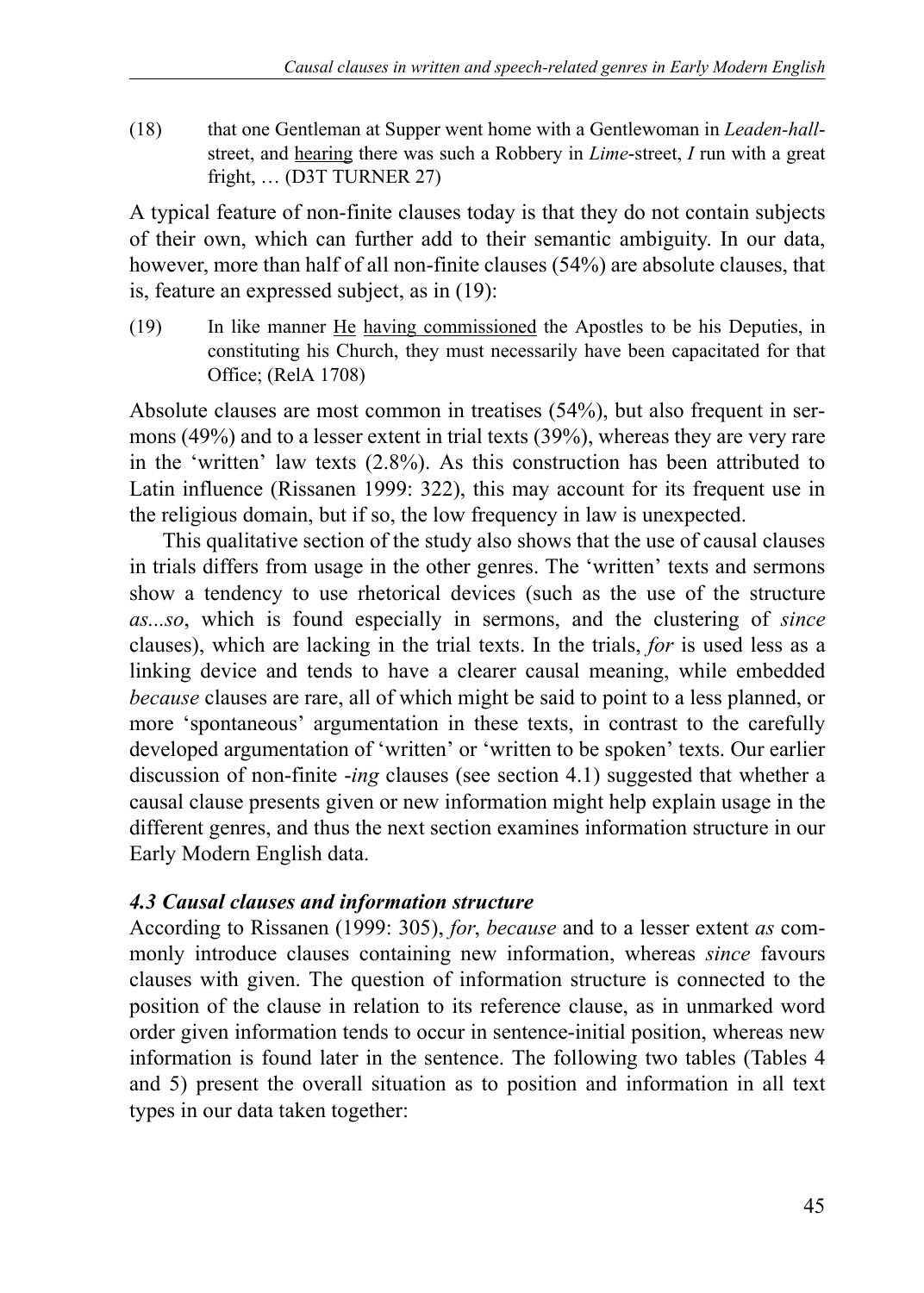|            | initial        | medial         | final | answer |
|------------|----------------|----------------|-------|--------|
| as         | 47             |                | 12    |        |
| because    | 43             | 6              | 279   | 14     |
| for        |                |                | 665   |        |
| since      | 59             | $\overline{2}$ | 54    |        |
| in that    | 1              |                | 10    |        |
| seing      | $\overline{2}$ |                | 9     |        |
| non-finite | 66             | 12             | 78    |        |
| total      | 218            | 21             | 1107  | 14     |

*Table 4:* Position of causal clause in relation to its reference clause<sup>18</sup>

*Table 5:* Type of information given in the causal clause<sup>19</sup>

|            | given          | new |
|------------|----------------|-----|
| as         | 42             | 17  |
| because    | 127            | 209 |
| for        | 141            | 509 |
| since      | 66             | 48  |
| in that    | $\overline{2}$ | 9   |
| seeing     | 4              | 7   |
| non-finite | 57             | 99  |
| total      | 439            | 898 |

For causal clauses as a whole, there is clearly a preference for taking final position (82%) and also for encoding new information (66%). Research on Presentday English has also shown that final position is the dominant one (Altenberg 1984: 53; Biber et al 1999: 831, 833). However, there are differences with regard to genre and the clause-type used. Today, conversation has a clear final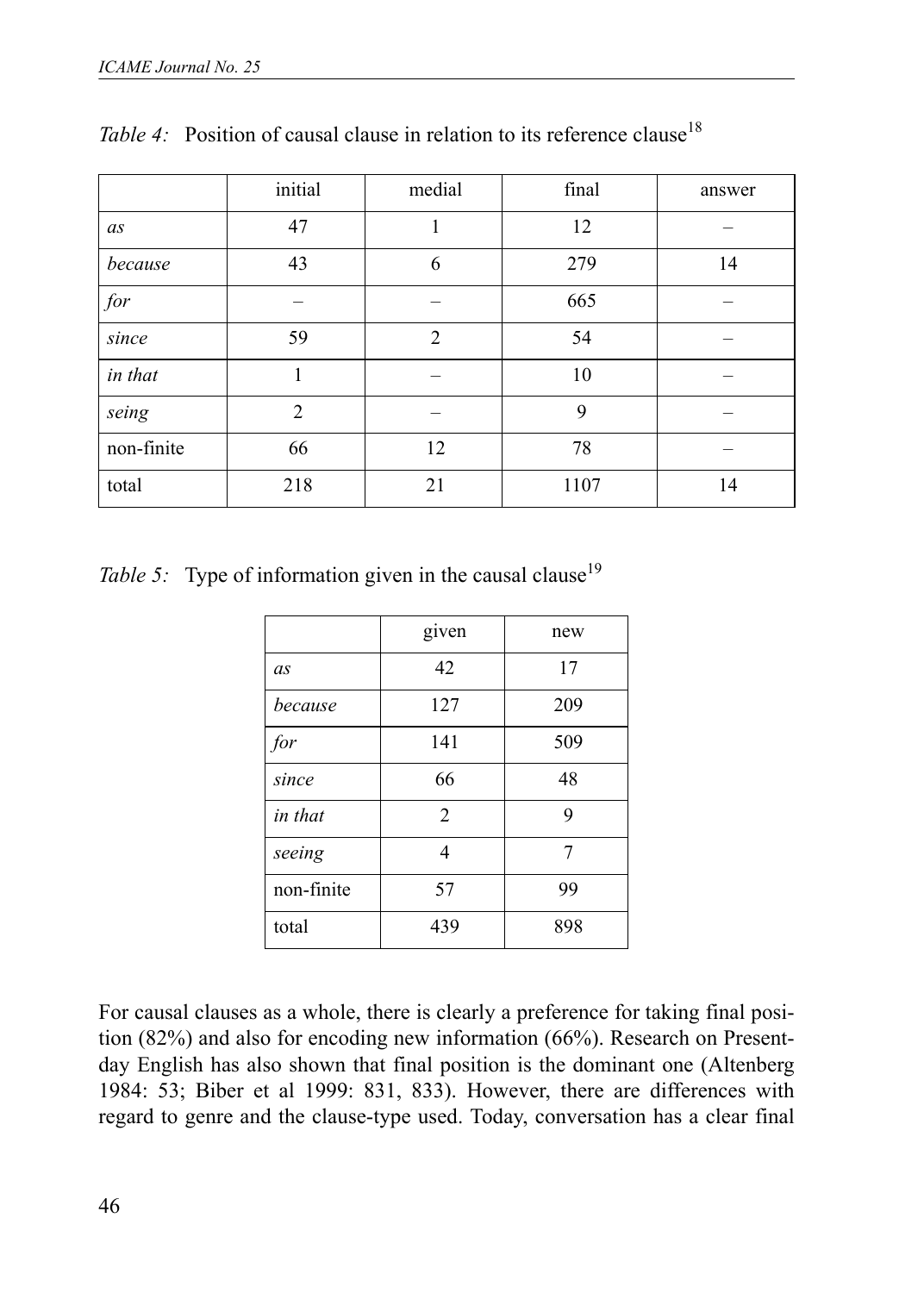preference (90%), while academic and news writing only have approximately 60 per cent in that position. Our trials data show 79 per cent for final position, but it is exceeded in that respect by 'written' law (81%) and treatises (88%). While for non-finite clauses final position is the unmarked choice today (Biber et al 1999: 831), in our data they occur quite often in initial position, especially in the trial texts (ie 61%, compared with 50% in sermons, 35% in treatises, but only 17% in law). The prevalence of non-finite -*ing* clauses in trials might be explained as a tendency for -*ing* clauses in initial position which contain information already given in the context to have a cohesive function, linking the content of the previous sentence with that of the matrix clause of the causal clause (see example 20).

(20) If that which strangled him had been taken away while his Body was warm, the Vessels would have been less, and his Face would have been very Pale: Therefore it's evident that that which *strangled* him, was not removed till his Body was cold, which was the occasion of that blackness; for the Knot remaining, the Blood could not run away: (D4T THOMPSON 10–11)

The conjunctions *as* and (to a lesser extent) *since* also show a preference for initial position at least in three out of four genres (*as*: sermons 93%, law 80%, treatises 64%, but trials 43%; *since*: trials 58%, treatises 55%, sermons 53%, but law 42%). The conjunction *because* clearly favours final position to more or less the same extent in all genres, while *for*, as today, only ever occurs in final position. Some instances of *because* occur as answers to questions (21), which could have been interpreted as final, but these were kept separate as being of especial interest:

(21) But still their calling is Antichristian. Why so? Because they are sent by men have Academicall Degrees and Ecclesiastical Ordinations; whereas the true Ministers of the Gospel of Christ are immediately sent by God, & their Function is not of their own seeking. (RelA1653)

It might have been expected that this use of *because* would occur fairly frequently in trials, due to the nature of the situation, but while six occurrences were indeed found there, it only accounts for 11 per cent of all *because* instances in trials. However, four examples were also found in both sermons and treatises, where they can be interpreted as conscious rhetorical markers of a more lively, interactive style, in contrast to the down-to-earth nature of the speech examples.

Medial position is clearly a minority choice. As it tends to separate syntactic units by the intrusion of the causal construction, it can be a processing problem, which may account for its even greater rarity (only two instances) in the trials data illustrated in (22):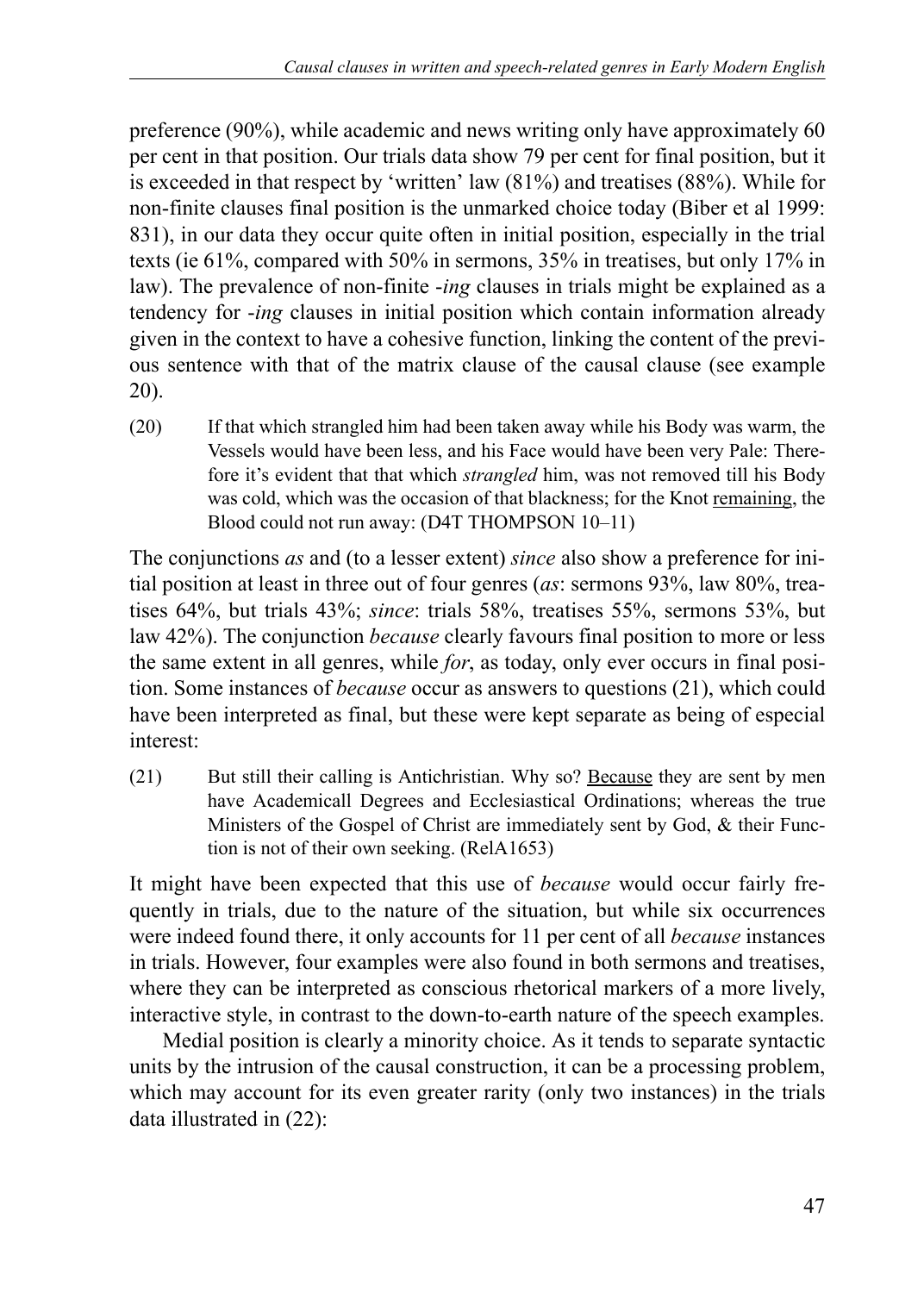(22) Sir, I must let you know from the Court, That they are very sensible of these delays of yours, and that they ought not, being thus Authorized by the *supream Court of England*, to be thus trifled withal, … (D3T CHARLES 36)

According to Biber et al (1999: 835ff), the following factors are relevant when adverbial clauses appear in initial position: given information, cohesive functions, setting up a frame for the following statements, and the length of the adverbial clause. As the following table (Table 6) shows, there is indeed a tendency in our data for given information to surface in initial position and for new information to be encoded in final position, with the exception of the non-finite *ed* and -*ing* clauses in initial position, which are fairly evenly divided between clauses containing given and those with new information:

|            | initial/given | initial/new | final/given    | final/new |
|------------|---------------|-------------|----------------|-----------|
| as         | 35            | 11          |                | 5         |
| because    | 28            | 14          | 95             | 178       |
| for        |               |             | 140            | 508       |
| since      | 49            | 9           | 16             | 38        |
| in that    |               |             | $\mathfrak{D}$ | 8         |
| seeing     |               |             | 3              | 6         |
| non-finite | 33            | 34          | 18             | 59        |

*Table 6:* Position and information

The following instance (23) illustrates all the above factors in favour of initial position: it contains given information, serves a cohesive function, sets up the basis for the following statement, and is short:

(23) I have two more Reasons to add, upon which I lay great Weight, tho' they depend not upon any Particular Circumstances of this Case, but the general Consideration of it. 1. That it is a New Invention. 2. That it Relates to the Parliament. I. As it is a New Invention it ought to be Examin'd very strictly, and have no Allowance of Favour at the End, and it will have the same Fortune that many other Novelties heretofore attempted in our Law, have had. (LawB1704)

The first three factors certainly play a role in our data. However, length does not seem to be as great a concern in Early Modern English, as there are a consider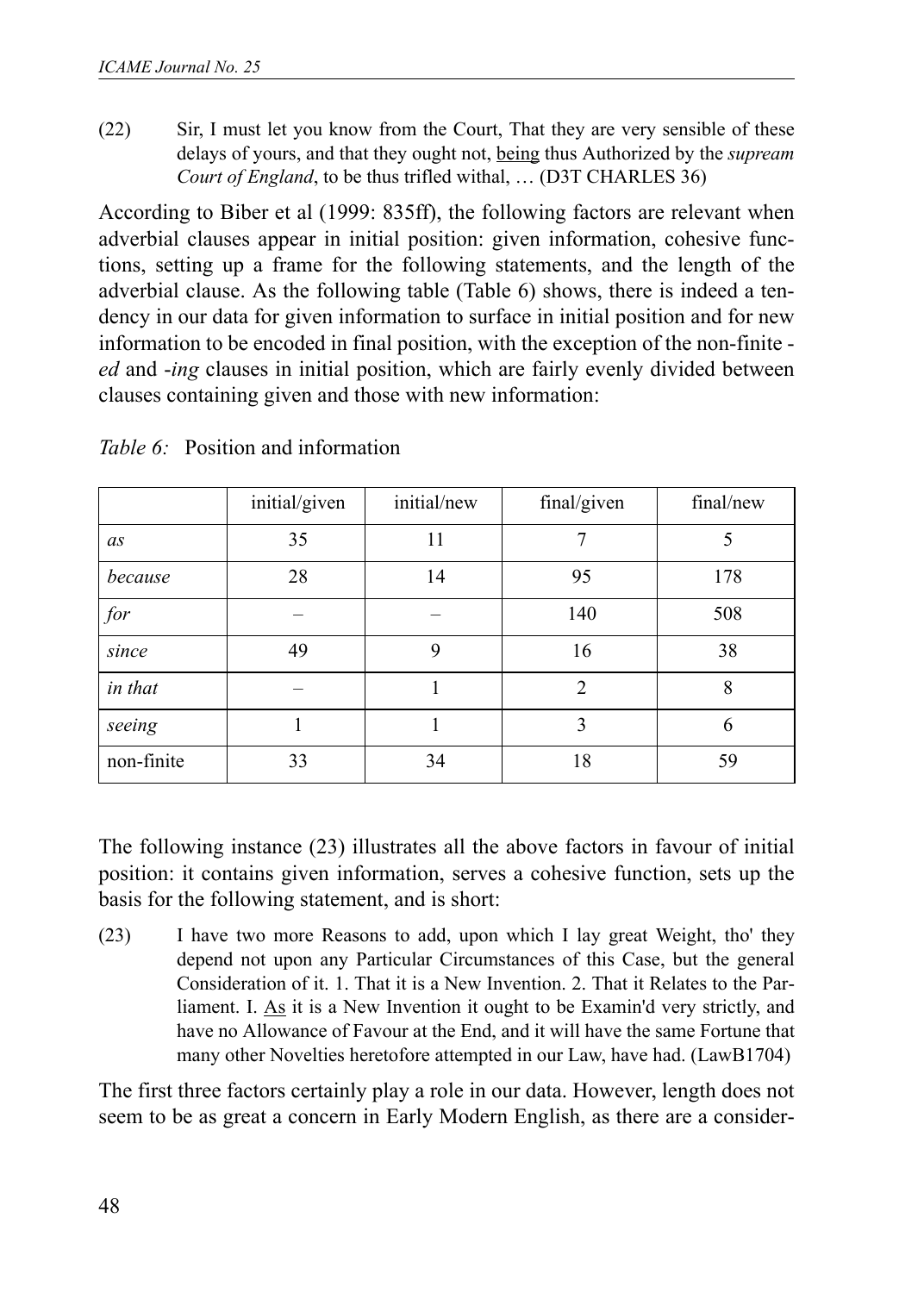able number of instances (in the LC but not in the CED) with long initial clauses; the following example (24) is an extreme case with two initial *because* constructions:

(24) Yet because Saint Augustine may perhaps meane the incompleate and not perfect act of the will, (which though we yeild to be lesse then the outward act, yet the compleate act of the will, wanting nothing but opportunity of execution, may still be as great,) Or however, because there are not such demonstrable grounds of resolution, as to yeild cleare conviction to all in this matter, and too assure the Christian that such an Addition of any outward act of sinne shall make the punishment the heavier to the habituall sinner, and so the absence of that outward act alleviate it; therefore, although I said I thinke he should do well to absteine, I dare not yet affirme that he is bound in charity to do so; (RelB1644)

While on the whole new information dominates in causal clauses, as mentioned above, this also differs to a certain extent between the four genres. Three of the genres have a fairly similar amount of new information: law (74%) is followed by treatises (71%), and trials (67%), while sermons have only 52 per cent. The greater reliance on given information in sermons is probably due to a conglomeration of factors: the truth (givenness) of doctrinal facts (see example 25), clearly expressed cohesive links in order to make allowance for the processing limits of listeners, as well as emphasis through repetition for the sake of greater persuasiveness.

(25) Since He is Supreme over all Human Power, and the absolute Lord of the whole Universe; his Will is that Law, and that only that ought to take place, and claims our Obedience before any Human Commands whatsoever. (RelA1708)

Thus, *for* and *because*, the most common causal expressions used in our data, tend to present new information, and occur in final position, as expected, while *as* and *since* in general present given information (and thus our findings for *as* are contrary to Rissanen's description, mentioned above), in initial position. More interesting is the variation between the genres: sermons showing a preference for given information, while trials (and, to a lesser extent, also sermons) show an unusually high frequency of -*ing* clauses in initial position compared with today. We suggest that the former is due to the underlying set of beliefs that forms the basis and very nature of sermons, while the latter might be a result of these clauses being used as a linking device.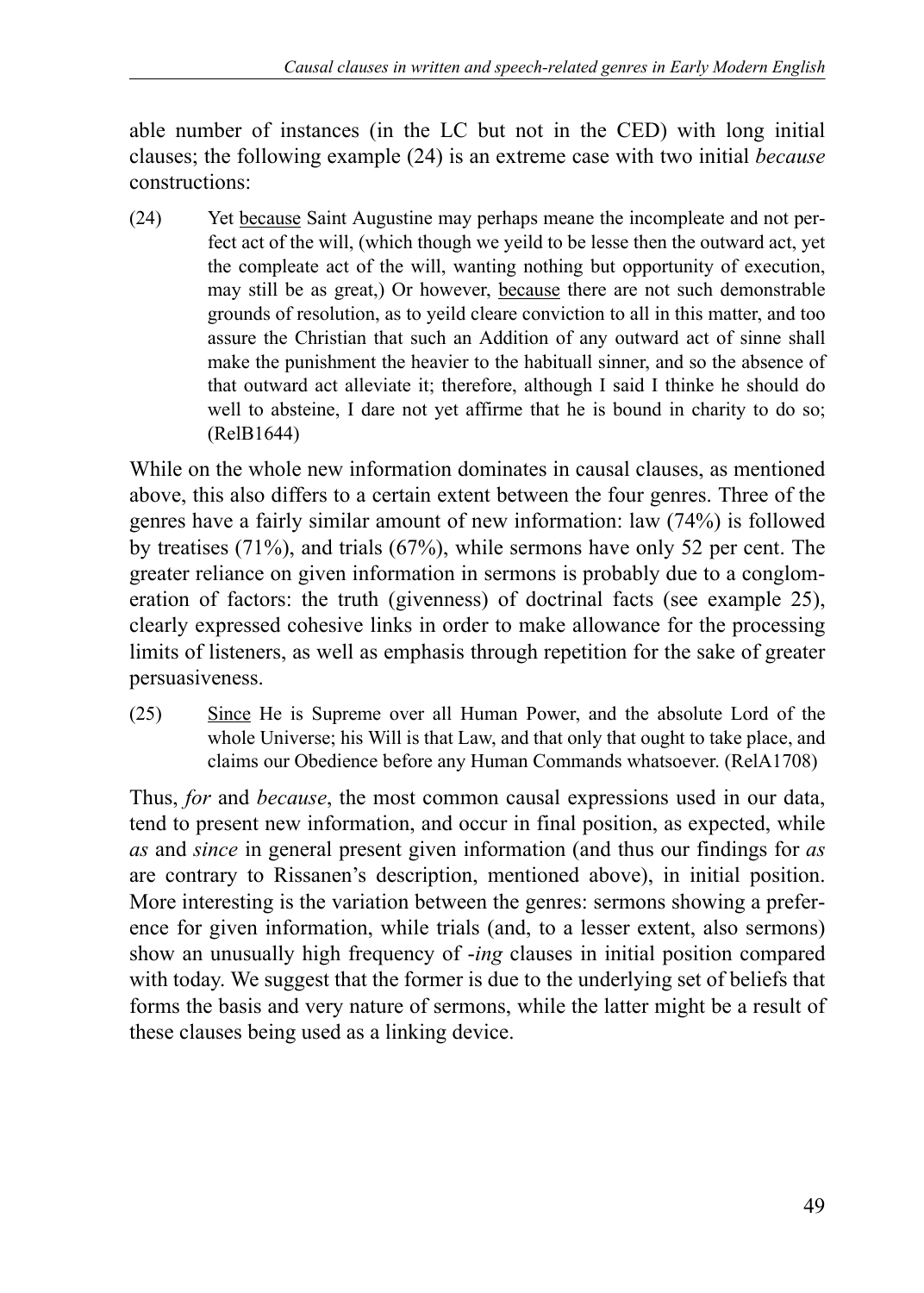## *5 Diachronic development*

In this section, we consider what changes can be seen in the use of particular causal expressions over the ten decades from 1640 to 1740 and compare our results to the findings of previous researchers. Of particular interest is whether there is a discernible increase in the use of *because* in relation to *for*, and whether there are different patterns of development according to genre and/or medium.

|            | 1640   | 1650   | 1660   | 1670   | 1680       | 1690   | 1700   | 1710   | 1720   | 1730   |
|------------|--------|--------|--------|--------|------------|--------|--------|--------|--------|--------|
| for        | 41/0.9 | 48/1.2 | 43/1.2 | 51/1.2 | $167/5.6*$ | 76/1.9 | 97/2.7 | 59/1.4 | 46/1.0 | 40/1.5 |
| because    | 46/1.0 | 27/0.7 | 9/0.2  | 16/0.4 | 48/1.6     | 27/0.7 | 45/1.2 | 44/1.0 | 42/0.9 | 39/1.4 |
| non-finite | 14/0.3 | 18/0.4 | 16/0.4 | 18/0.4 | 8/0.3      | 13/0.3 | 28/0.8 | 11/0.3 | 20/0.4 | 10/0.4 |

*Table 7:* The most common causal types by decade (\*figures for this decade excluding treatise RelB1687 are 38/1.7)

Of the 1,364 examples of causal clauses found in our material, only three types were sufficiently numerous across the century studied to allow an investigation of change over time. These are the conjunctions *for* and *because*, and non-finite clauses. The figures for these three different causal types in each of the ten decades, from 1640 to 1740, are shown above (Table 7).

If we compare the use of *for* and *because* over the period 1640 to 1740, when all genres are taken together, we can see that the number of *for* examples is consistently higher than the number of *because* examples (except in the first decade investigated in this study; see Table 7 above). However, there is nevertheless a very slow but fairly steady decrease in the use of *for* in relation to *because* from the 1660s to 1740, which is illustrated below (Table 8). Thus, the increase of *because* at the expense of *for* from 1420 to 1640 recorded by Rissanen (see section 2 above) continues, and by the 1740s *because* is on the verge of overtaking *for* to become the most common causal conjunction, as it is today. The relationship between *for* and *because* in the different genres over the period is however not as clear, with no genre exhibiting consistency in usage (see Table 8 below). This shows the effect one text, ie one writer, can have on the data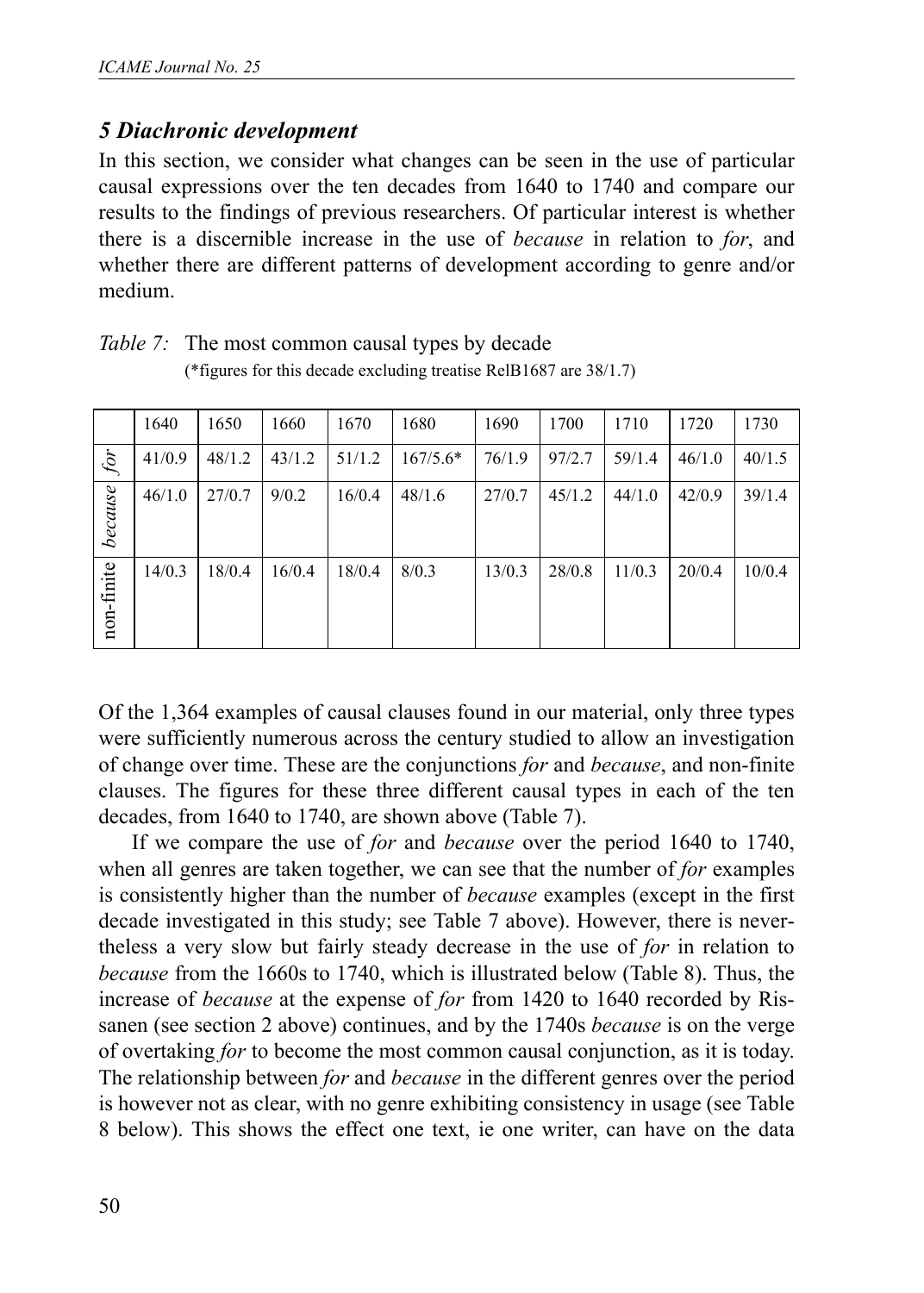when subdivided into small (c 10,000 word) samples. It is interesting that the trials, which supposedly represent the usage of several speakers in each text, have the smallest range of variation over the decades (ranging from 1:1.1 to 1:5.5). Thus, idiosyncratic use of a particular form may have less influence in this genre. However, despite this apparent lack of consistency in the use of *because* relative to *for* in each genre, it is interesting to note that sermons prefer *because* to *for* in four of the last six decades, and thus seem to lead the way in the promotion of *because*, as in Rissanen's 1998 study (see section 2 above). In contrast, the religious treatises, and trials, show a consistent preference for *for* (with the exception of treatises in the 1700s). The examples of *for* and *because* in the law texts are very few in the early decades, and in the later decades usage is very erratic.

|                                                            | 1640                                                    |                       | 1650   1660   1670      |     | 1680           | 1690  | 1700  | 1710  | 1720  | 1730  |
|------------------------------------------------------------|---------------------------------------------------------|-----------------------|-------------------------|-----|----------------|-------|-------|-------|-------|-------|
| treatises   1:1.1   1:3.3   1:7.7   1:1.2   1:6.5*   1:3.7 |                                                         |                       |                         |     |                |       | 1:0.8 | 1:1.2 | 1:1.5 | 1:1.7 |
| laws                                                       |                                                         | 1:0.8                 |                         |     | 1:1.5          | 1:0.8 | 1:3   | 1:0.8 | 1.6   | 1:0.3 |
| sermons                                                    |                                                         | $1:0.3$   1:1.5   1:6 |                         | 1:7 | 1:0.9          | 1:6.8 | 1:0.8 | 1:3   | 1:0.7 | 1:0.9 |
| trials                                                     | 1:4                                                     |                       | $1:2.6$   1:1.8   1:5.5 |     | 1:3            | 1:2.3 | 1:3   | 1:1.5 | 1:1.1 | 1:5.5 |
| total                                                      | $\vert 1:0.9 \vert 1:1.8 \vert 1:4.8 \vert 1:3.2 \vert$ |                       |                         |     | $1:3.5*$ 1:2.8 |       | 1:2.2 | 1:1.3 | 1:1.1 | 1:1.0 |

*Table 8:* Ratio by decade and genre of *because*: *for* (\*figures for this decade excluding treatise RelB1687 are treatises n/a, all 1:0.8)

The conjunction *for* in combination with *that* is described by Rissanen as obsolete by 1700 according to the *Helsinki Corpus* data, as he found only two examples in the period 1640 to 1710 (1989: 9).<sup>20</sup> However, in our data, this combination is actually found more frequently after 1700 (nine instances) than before (four instances), although these are only isolated examples. Interestingly, *for that* occurs in both domains, on both poles of the oral/literacy cline, and in all genres but sermons, both before and after 1700. As discussed above (section 4.2), *for that* does not seem to be distinguished semantically or syntactically from *for* in our data.

To return to Table 7, unlike the findings for the two conjunctions *for* and *because*, the non-finite clauses do not display much variation in the period 1640 to 1740. These clauses are used more or less to the same extent throughout the century. The frequency of these clauses in all genres together is consistently between 0.3 and 0.4 per thousand words (with the exception of the first decade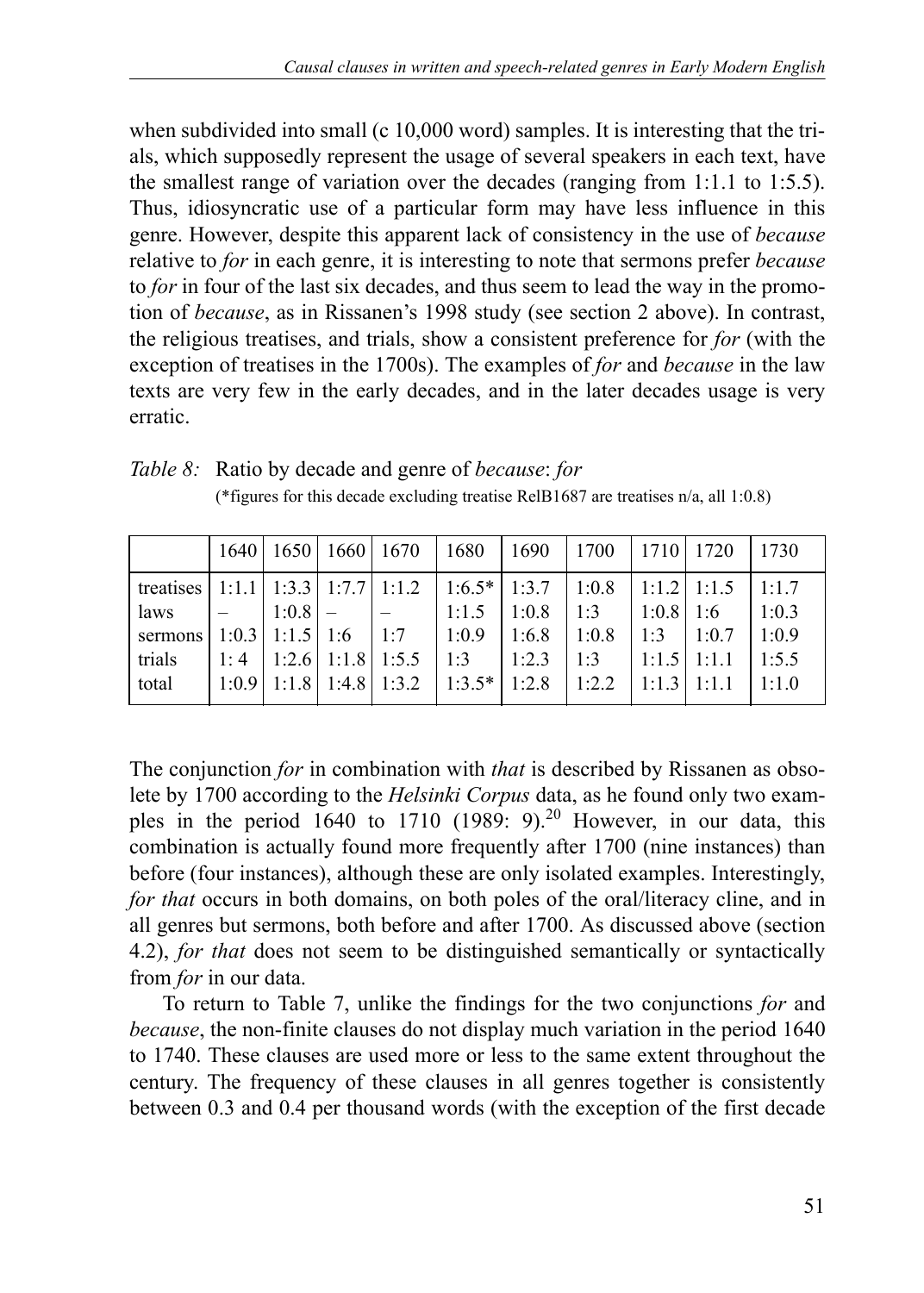of the 18th century). Even where variation is greatest, in the treatises, the range is only 0.1 to 1.7 (see Appendix 2, Table 12).

Overall, there is an increase in the use of causal clauses between 1640 and 1740. However, this is not a steady increase (see Table 9 below). In the first four decades the frequency of causal clauses is between 2.1 and 2.6, and from the 1680s the frequency increases, ranging between 2.9 and 5.3 (if, as in section 4, we disregard the use of *for* in the 1687 treatise). This overall pattern seems to reflect usage in the laws and sermons, which also increases in the latter part of our period. The law texts vary greatly in the frequency of causal clauses, and in the first four decades expressions of causality are extremely rare (none in the first decade, and only 0.5 in the 1660s and 1670s), whereas between 1680 and 1740 the range is between 4.7 and 8.0 per thousand words. The sermons differ from the law texts in that the increase in causal clauses is a relatively steady one, with no major fluctuations. Altenberg (see above sections 2 and 4.1) has shown how causal clauses today are more common in conversation than in written English. So might it be that the sermons are tending further towards 'orality' over the period  $1640$  to  $1740$ ?<sup>21</sup> On the other hand, the trial texts, which we have assumed to be closer to the spoken language than the sermons, do not display an increase over time in the expression of causality. Variation in frequency ranges only from 1.8 to 3.5 (until the last decade when the frequency rises to 5.1) and is thus fairly steady, as well as relatively low, between 1640 and 1730. Similarly, the treatises vary little across time (with a range of 2.4 to 4.9, again with the exclusion of *for* from the 1687 text) and show no tendency towards an increasing use of causal clauses.

|           | 1640                     | 1650   | 1660   | 1670   | 1680        | 1690    | 1700    | 1710    | 1720    | 1730    |
|-----------|--------------------------|--------|--------|--------|-------------|---------|---------|---------|---------|---------|
| treatises | 54/4.0                   | 28/4.3 | 35/3.1 | 30/2.4 | $154/21.1*$ | 39/2.7  | 30/4.9  | 31/3.8  | 35/3.2  | 20/3.0  |
| laws      |                          | 34/2.2 | 6/0.5  | 4/0.5  | 43/4.7      | 19/3.2  | 104/8.0 | 38/3.9  | 12/1.2  | 39/7.9  |
| sermons   | 33/1.8                   | 15/1.6 | 16/3.5 | 44/2.7 | 45/5.8      | 39/4.8  | 26/3.9  | 32/3.5  | 57/4.2  | 50/4.2  |
| trials    | 26/3.1                   | 30/2.9 | 20/2.0 | 13/1.8 | 11/2.1      | 38/3.5  | 32/3.1  | 35/2.3  | 26/2.1  | 21/5.1  |
| total     | $113/2.6$ 107/2.6 77/2.1 |        |        | 91/2.1 | $253/8.6*$  | 135/3.4 | 192/5.3 | 136/3.2 | 130/2.9 | 130/4.8 |

*Table 9:* All causal types by genre and decade

The genre patterns described above show trials and treatises, and laws and sermons respectively to pattern in a fairly similar way, despite their sharing both a different domain and a different medium. However, there is a similarity between

<sup>(\*</sup>figures for this decade excluding treatise RelB1687 are treatises 25/3.4, all 124/4.2)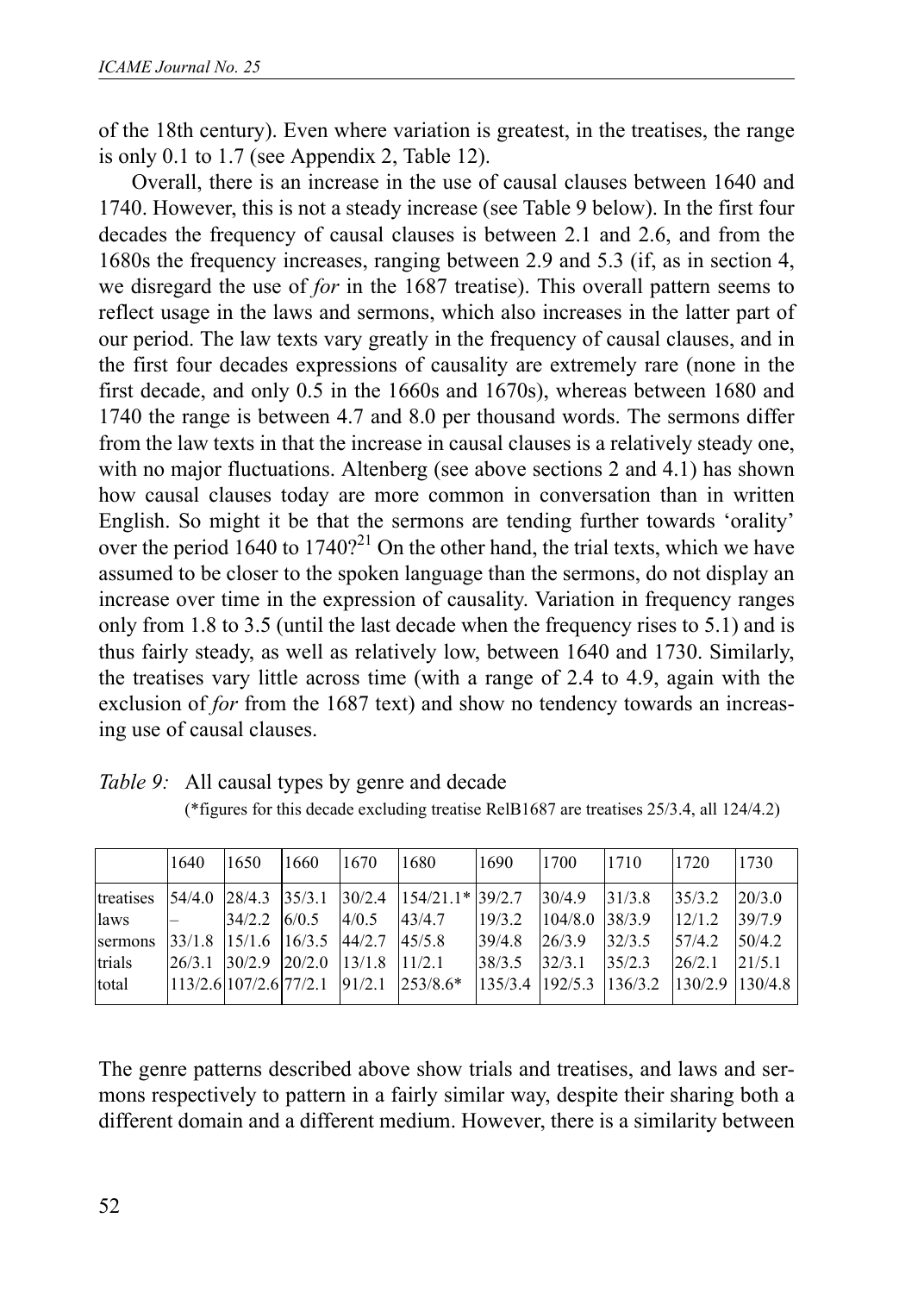the two genres in the domain of law, and between the two genres in the domain of religion, in that, with the exception of the 1700s and 1730s, there is a consistently lower frequency of causal clauses in the former domain, as shown in Table 10:

| Table 10: All causal types by domain and decade |  |
|-------------------------------------------------|--|
|-------------------------------------------------|--|

|  | (*figures for this decade excluding treatise RelB1687 are religion 70/4.7) |  |  |  |  |
|--|----------------------------------------------------------------------------|--|--|--|--|
|  |                                                                            |  |  |  |  |

|     | 1640 | 1650 | 1660   1670   1680 |                                                                                                                                                            | 1690 | 1700                                               | 1710 | 1720 | 1730 |
|-----|------|------|--------------------|------------------------------------------------------------------------------------------------------------------------------------------------------------|------|----------------------------------------------------|------|------|------|
| law |      |      |                    | $\mid$ 26/2.0 $\mid$ 64/2.5 $\mid$ 26/1.2 $\mid$ 17/1.1 $\mid$ 54/3.7<br>religion 87/2.8 43/2.7 51/3.2 74/2.5 199/13.2* 78/3.4 56/4.4 63/3.6 92/3.8 70/3.8 |      | $\mid$ 57/3.4   136/5.8   73/2.9   38/1.7   60/6.7 |      |      |      |

#### *Table 11:* All causal types by medium and decade

(\*figures for this decade excluding treatise RelB1687 are written 68/4.1)

|                                                                           | 1640 | 1650 | 1660 | 1670 | 1680                                                                                                  | 1690 | 1700                                         | 1710 | 1720 | 1730 |
|---------------------------------------------------------------------------|------|------|------|------|-------------------------------------------------------------------------------------------------------|------|----------------------------------------------|------|------|------|
| speech-   $59/2.2$   $45/2.3$   $36/2.5$   $57/2.4$   $56/4.3$<br>related |      |      |      |      | written   54/3.0   62/2.8   41/1.8   34/1.7   197/11.9*   58/2.8   134/7.0   69/3.8   47/2.3   59/5.1 |      | $77/4.1$   58/3.4   67/2.7   83/3.2   71/4.5 |      |      |      |

Finally, if we look for possible differences between the 'written' and the speechrelated texts regarding diachronic developments, the results do not show this division to be particularly useful (see Table 11 above). There is no great variation between the two groupings in any decade other than the 1680s and the 1700s (which is caused by one law text and one treatise respectively).

We have seen that in the period 1640 to 1740 *because* increased in frequency but had not overtaken *for*, except perhaps in sermons, thus continuing if not completing the process described by Rissanen for the period 1420 to 1640. Nonfinite -*ing* clauses remained on a similar level throughout the period. The apparent increase in causal clauses between 1640 and 1740 is actually a result of the steady increase in sermons, combined with the erratic variation found in the law texts, as there seems to be no real increase in the use of causal expressions in either the trials or the treatises.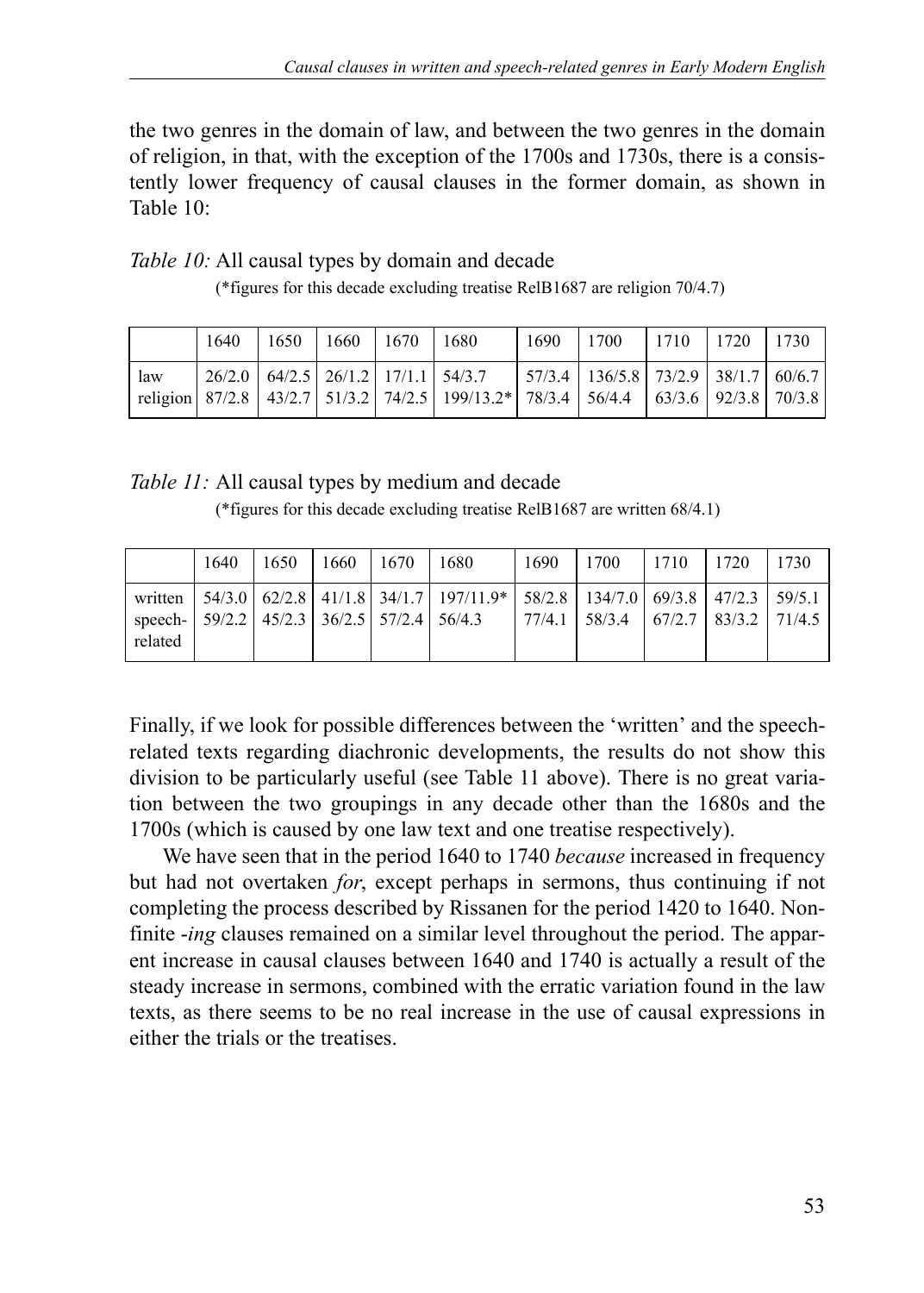## *6 Conclusion*

The above results relating to developments over time, thus, by and large agree with the findings of Rissanen. Regarding the comparison between the use of causal expressions in our data with findings of research into Present-day English usage, we found that the speech-related texts did not attest a higher frequency of causal clauses, but rather the contrary. It could perhaps be argued that the trial texts make use of a smaller range of causal expressions than do the other genres, as does conversation today. However, it must be stressed that the data are not strictly comparable.

This study has also revealed that the division into speech-related texts and 'written' texts is not the most relevant distinction regarding our Early Modern English data. The *binary* groups of domain and medium also do not account sufficiently for the variation found in our material. Instead it is more helpful to look at the four genres individually.

The trials tend to differ most from the other genres. Arguably, this is due to the different production circumstances: despite any efforts of the scribe and the editor to embellish or improve the text, it is nevertheless *based* on input from a range of speakers, thus limiting the nature and length of the argumentation. Causality is primarily expressed by *for*, *because*, and -*ing* clauses, and structures which require a greater degree of pre-planning are rare.

The sermons, which we have also considered to be speech-related, differ from trials not only in that they are delivered by only one person, thus enabling a line of argumentation to run through the whole text, but also in that they tend to be persuasive. These texts clearly make use of rhetorical devices, such as the formulation *as...so*, repeating and emphasising points for the benefit of the audience. The sermons also stand out in that much of the information in the causal clauses is given, based on Christian dogma.

Neither the treatises nor the law texts use rhetorical features to the same degree, but the former clearly have a carefully planned argumentation. Law texts seem less homogeneous as a genre regarding argumentation; the use of both conditional and cause-consequence reasoning is found to a great degree in some texts, but barely at all in others: our understanding of argumentation in this genre would benefit from further investigation.

Judging by their similarities and differences described in this paper, it seems the four genres examined in this study might indeed be placed on an oral/literacy cline: treatises and the law texts belonging towards the literacy pole, sermons tending towards some central point, and trials inclining towards the oral pole. In order to define these positions more exactly, we would of course need to investigate a greater range of linguistic features than has been possible in this study.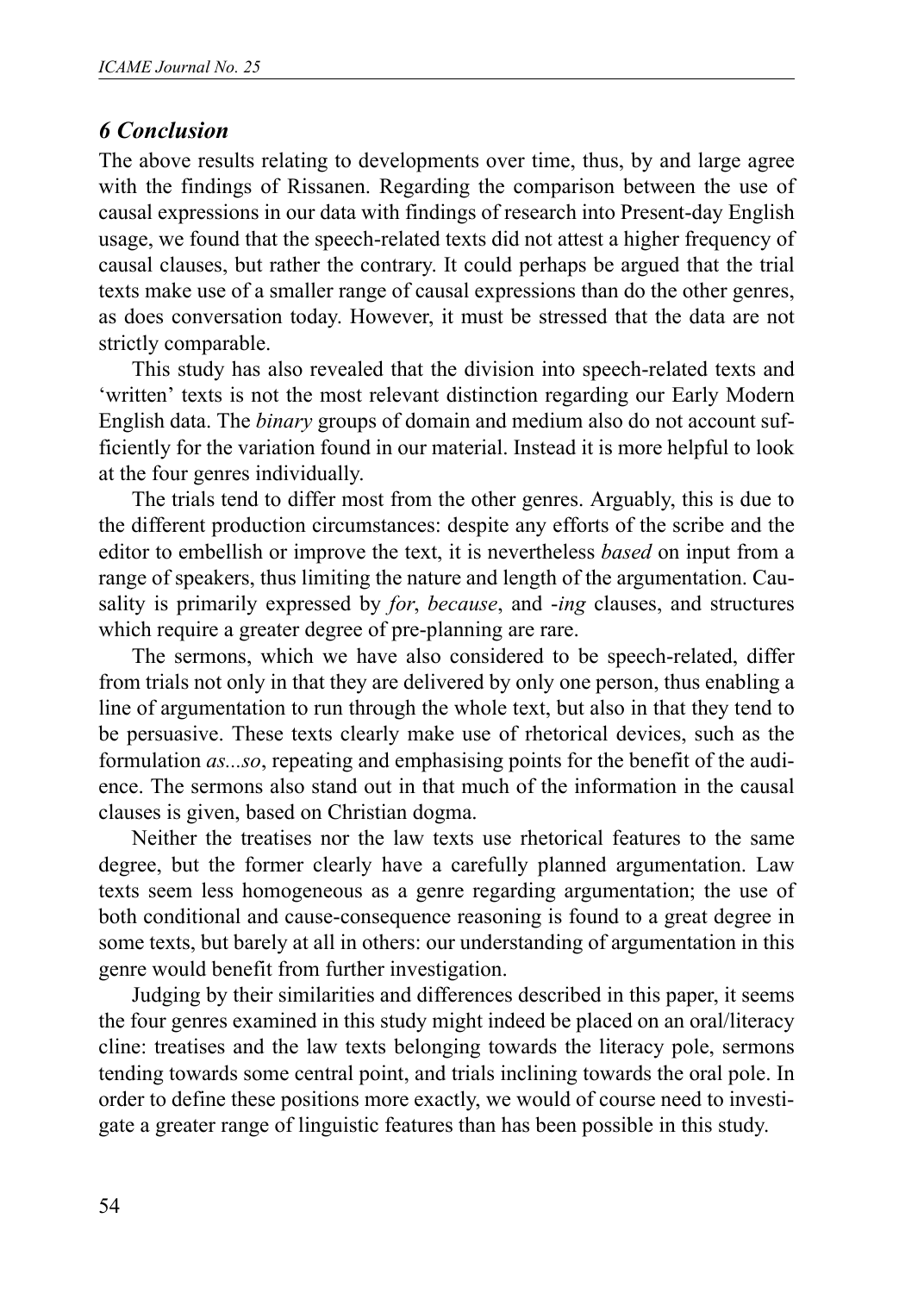# *Notes*

- 1. Markus (2000: 225) argues that this subordinator use of *for that* was by no means the predominant one in Middle English, as it accounts for only 15 per cent of *for that* occurrences in his data, and thus objects to Rissanen's hypothesis regarding the development of different functions for *for that* and *for*. However, Markus' figures are for the entire Middle English period, and he does not investigate the Early Modern period, which perhaps weakens his argument.
- 2. For a detailed discussion of this, see Kytö and Walker (forthcoming).
- 3. Cf the corpus manual.
- 4. As the CED is still under compilation, the 1999 working version of the corpus was used for this study.
- 5. The author of this text is Elinor James, who the DNB describes as a 'religious enthusiast', an 'intolerant champion of the Church of England' and self-styled defender of several kings. In this text she argues against one particular opponent of her views in a highly polemic way. Her use of *for* is causal and clearly intended to support the argumentation, but it is also rhetorically interesting (10 of our 29 *for*-questions appear here; cf 4.2). The causal argumentation is also apparent, eg, in the high use of *therefore* (3.9 per thousand vs the corpus average of 1.0).
- 6. The difference between trials on the one hand, and the 'written' texts (ie not including sermons) on the other, (again excluding the figures for *for* in the 1687 treatise) is statistically significant ( $x^2$ =7.82, p=0.005, d.f.=1).
- 7. It should also be mentioned here that direct biblical quotes account for some *for* and *because* instances (22 and 8, respectively) in sermons. The diachronic spread is as follows (*for*/*because*): 1640s 5/-, 1660s 5/-, 1670s 2/ 3, 1690s 2/1, 1710s 7/1, 1720s -/2, 1730s 1/1. These biblical instances are included in the figures in our tables.
- 8. LC laws: 370/4.1, and CED trials: 320/3.4, all others LC domains: 3,641/ 3.9. There may, however, be a preference for conditionals in individual texts, which is the case in our two earliest law texts.
- 9. The trials figure is statistically significant compared to the 'written' material taken together  $(7.51, p=0.006, d.f.=1)$  and also compared to sermons  $(6.08, p=0.01, d.f.=1).$
- 10. Perhaps worth mentioning here is that none of the causal expressions attested in trial texts are restricted to or preferred by speakers of a particular rank, gender or courtroom role: the forms seem to be distributed fairly evenly between different speakers (although in general women and mem-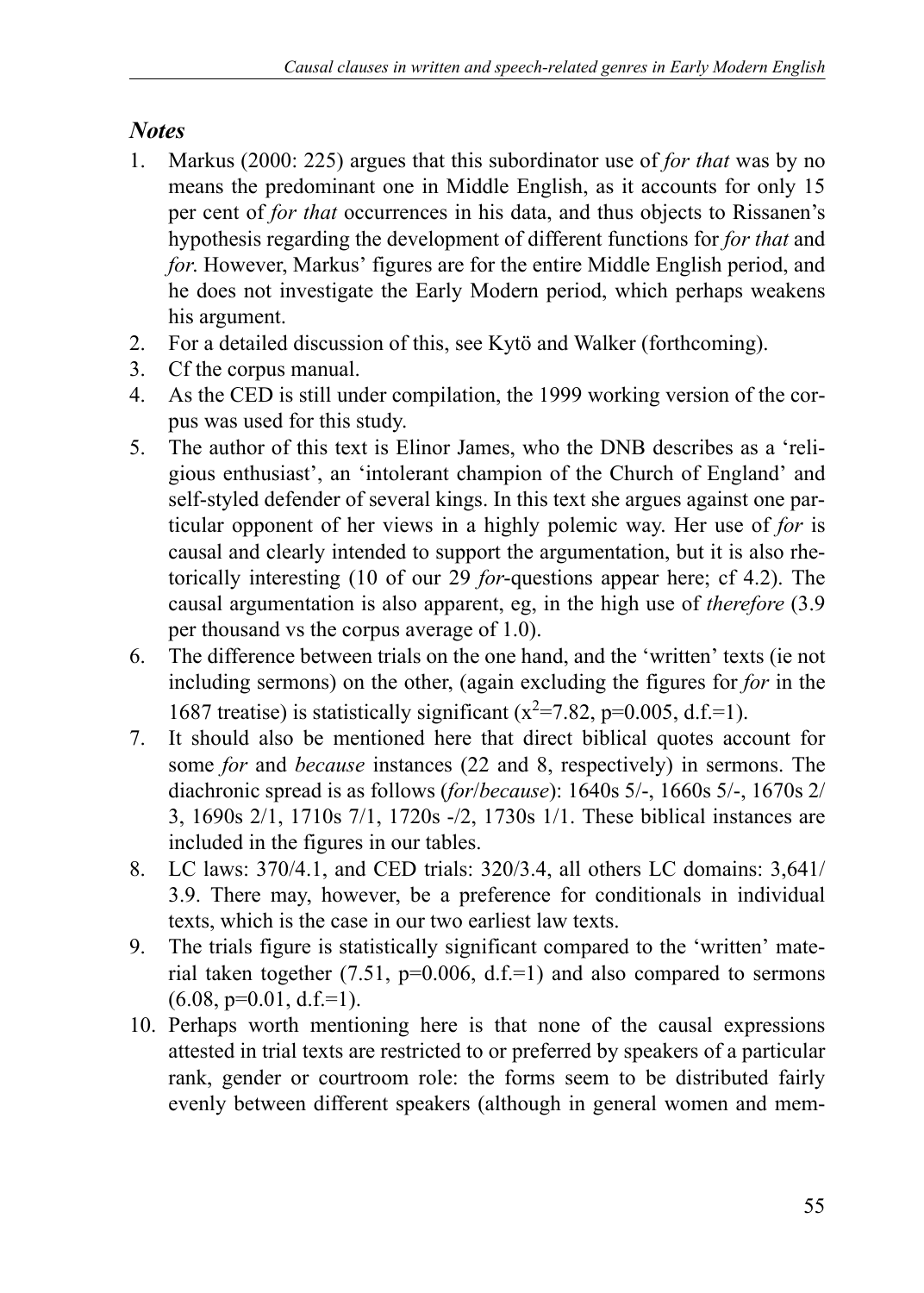bers of the lower ranks are only found in the latter half of the period studied); ie there are no clearly observable sociolinguistic effects.

- 11. The trials result is statistically significant compared to 'written' law texts  $(4.68, p=0.03, d.f.=1)$  and compared to sermons  $(7.51, p=0.006, d.f.=1)$ . It is important to note here that ten non-finite clauses which occurred in the narrative rather in the dialogic part of the texts were excluded from the data.
- 12. Of the 156 non-finite causal clauses found, only two were -*ed* clauses, both occurring in the 'speech-related' texts. Incidentally, the same verb form, *not satisfied*, is used in both examples, cf *but not satisfied with that, he laid on me with his Stick as hard as he could*: (D5T GREENWOOD). Nowadays also, -*ed* clauses are rare in both written and spoken English (Biber et al 1999: 826).
- 13. The conjunction *as* can express manner, time, reason, comparison etc, while *since* can only express time as well as reason.
- 14. According to Rissanen (1999: 307), 'there are no unambiguous instances in Shakespeare (Franz 1939: §578), and not many in the Early Modern English section of the Helsinki Corpus'.
- 15. It needs to be emphasised here that punctuation certainly has a different status in the LC and CED data. While one might assume that LC punctuation largely reflects the practices of the authors, the speakers in the CED had no influence on how their speech was punctuated by the scribe or the printer.
- 16. There are 29 cases of *for* clauses which are rhetorical questions, all in the LC.
- 17. While causal clauses are normally treated under subordination, they are probably better dealt with in a wider framework of clause combining, such as Hopper and Traugott's (1993: 170) cline of clause combining, extending from parataxis (-dependent, -embedded), via hypotaxis (+dependent, -embedded) to subordination (+dependent, +embedded). Halliday (1994: 236*f*) classifies *for* (and some uses of *because*) as paratactic, and *because, as, since, seeing that* as hypotactic. In the case of clear embedding, the causal clause functions as a constituent within a clause (cf Halliday 1994: 248; Breul 1997: 33, 42).
- 18. The four instances missing to the total of 1,364 are due to instances of *for* in Biblical quotes not closely linked to the surrounding text, so that a reference clause was not present.
- 19. 27 instances, all from treatises (2) and sermons (25), could not be clearly classified and thus do not appear in this table.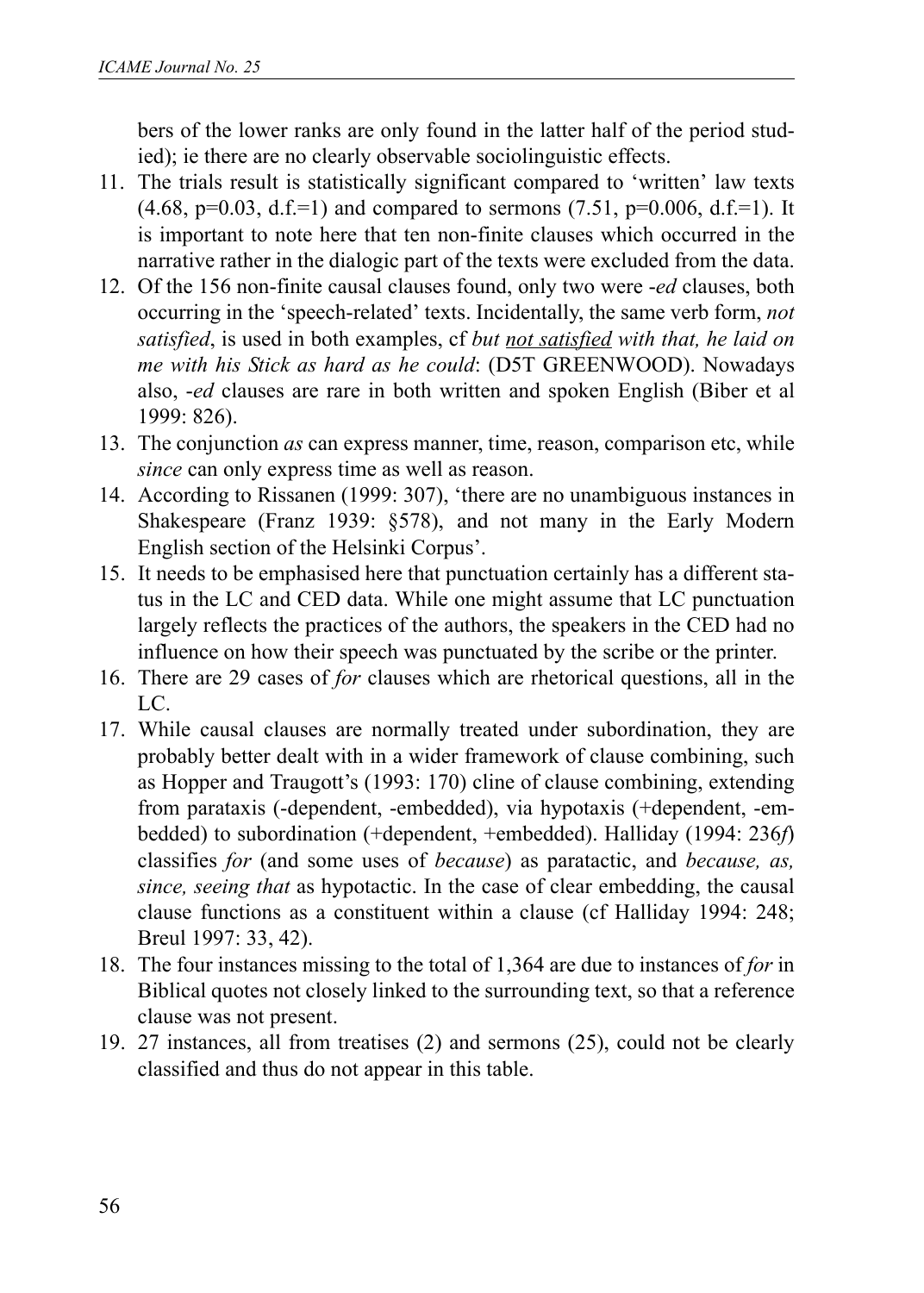- 20. A scan of this section of the *Helsinki Corpus* revealed that these two examples, from the late 17th century, were not from any of the three genres which are also represented in our data, ie sermons, trials and laws.
- 21. Claridge and Wilson (forthcoming) have shown that sermons increase over time in involvement on Biber's Dimension 1 (which can tentatively be linked to orality). The LC sermons included in this study showed a clear correlation between time of writing and amount of involvement, ie the later, the more involved.

# *References*

- Altenberg, Bengt. 1984. Causal linking in spoken and written English. *Studia Linguistica* 38: 20–69.
- Biber, Douglas, Stig Johansson, Geoffrey Leech, Susan Conrad, and Edward Finegan. 1999. *Longman Grammar of Spoken and Written English*. Harlow: Pearson.
- Breul, Carsten. 1997. *Grammatik und Bedeutung der kausalen Satzverbände: 'because', 'as', 'since', und 'for' im schriftsprachlichen Englisch*. Tübingen: Niemeyer.
- CED = *A Corpus of English Dialogues 1560–1760*. Forthcoming. Compilers Merja Kytö (Uppsala University) and Jonathan Culpeper (Lancaster University).
- Claridge, Claudia (comp.) *'Life is ruled and governed by opinion': The Lampeter Corpus of Early Modern English Tracts. Manual of Information*. URL: http://www.tu-chemnitz.de/phil/english/real/lampeter/manual/pages/ manual.html
- Claridge, Claudia and Andrew Wilson. Forthcoming. Style evolution in the English sermon. In T. Fanego Lema (ed). *English Historical Linguistics 2000. Selected Papers from the 11th ICEHL*. Amsterdam: Benjamins.
- *The Dictionary of National Biography* (DNB). Founded 1882, edited by Leslie Stephen. Oxford: OUP.
- Ellison, Robert H. 1998. *The Victorian Pulpit. Spoken and Written Sermons in Nineteenth Century Britain*. London: Associated University Press.
- Halliday, M. A. K. 1994. *An Introduction to Functional Grammar*. 2nd ed. London: Arnold.
- Hopper, Paul J. and Elizabeth Closs Traugott. 1993. *Grammaticalization.* Cambridge: CUP.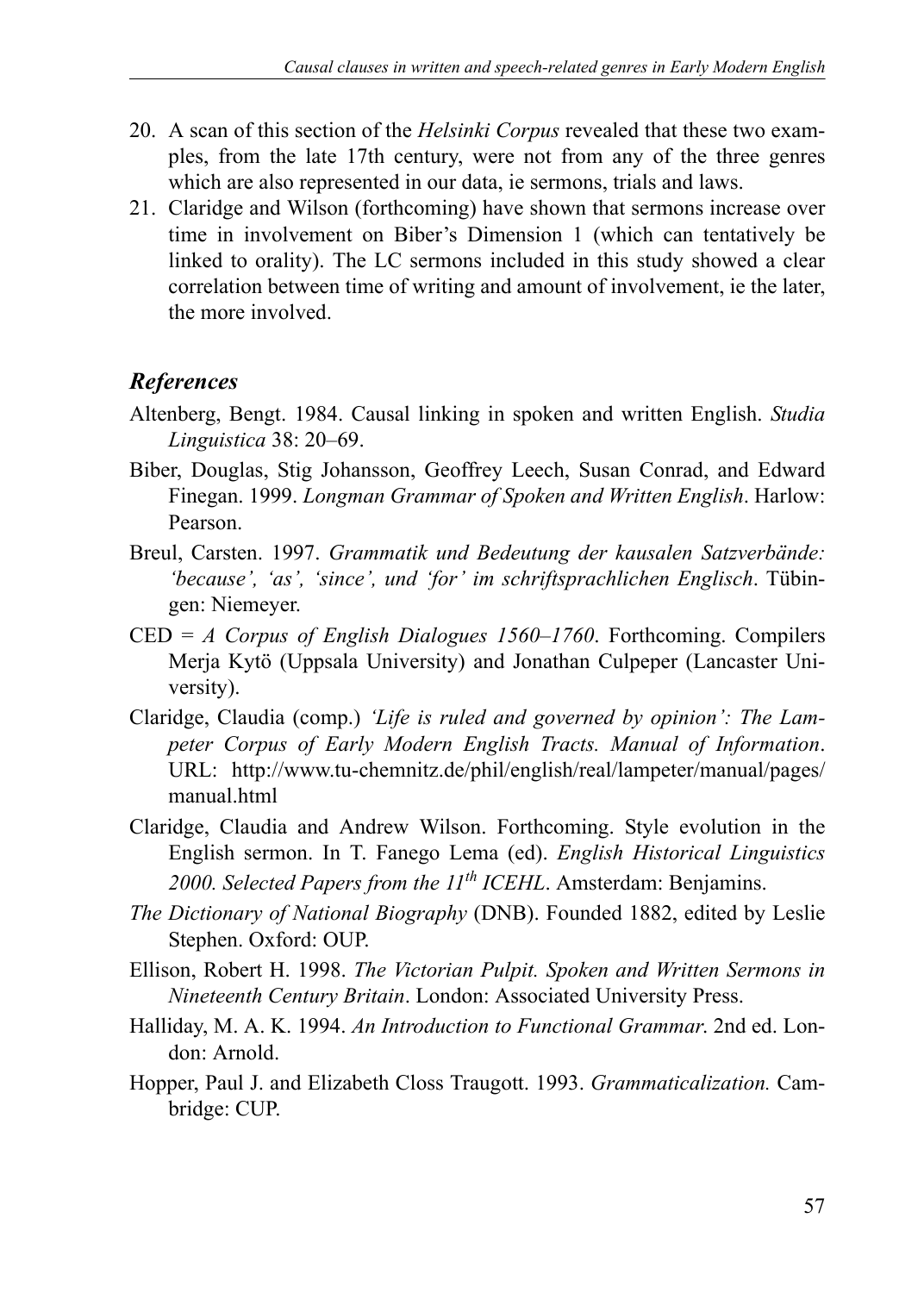- Jucker, Andreas. 1991. Between hypotaxis and parataxis. Clauses of reason in *Ancrene Wisse*. In D. Kastovsky (ed). *Historical English Syntax*. Berlin and New York: de Gruyter, 203–220.
- Kytö, Merja and Terry Walker. Forthcoming. How 'bad' can 'bad' data be? Problems in the linguistic study of Early Modern English speech-based texts. [working title].
- LC = *Lampeter Corpus of Early Modern English Tracts*. 2000. Compilers Claudia Claridge, Josef Schmied and Rainer Siemund (Chemnitz University of Technology). Distributed on the ICAME CD-ROM, HIT Centre, Bergen.
- Markus, Manfred. 2000. Wherefore *therefore*: Causal connectives in Middle English prose as opposed to Present-Day English. In Chr. Mair and M. Hundt (eds). *Corpus Linguistics and Linguistic Theory: Papers from the Twentieth International Conference on English Language Research on Computerized Corpora*. Amsterdam: Rodopi, 215–232.
- Meyer, Paul Georg. 2000. The relevance of causality. In E. Couper-Kuhlen and B. Kortmann (eds). *Cause – Condition – Concession – Contrast. Cognitive and Discourse Perspectives*. Berlin and New York: de Gruyter, 9–34.
- Quirk, Randolph, Greenbaum, Sidney, Leech, Geoffrey, and Jan Svartvik. 1985. *A Comprehensive Grammar of the English Language.* London: Longman.
- Rissanen, Matti. 1989. The conjunction *for* in Early Modern English. *Nowele* 14: 3–18.
- Rissanen, Matti. 1998. Towards an integrated view of the development of English: Notes on causal linking. In J. Fisiak and M. Krygier (eds). *Advances in English Historical Linguistics.* Berlin: de Gruyter, 389–406.
- Rissanen, Matti. 1999. Syntax. In R. Lass (ed). *Cambridge History of the English Language*. Vol. III: *1476–1776*. Cambridge: CUP, 187-331.
- Sweetser, Eve. 1990. *From Etymology to Pragmatics: Metaphorical and Cultural Aspects of Semantic Structure.* Cambridge: CUP.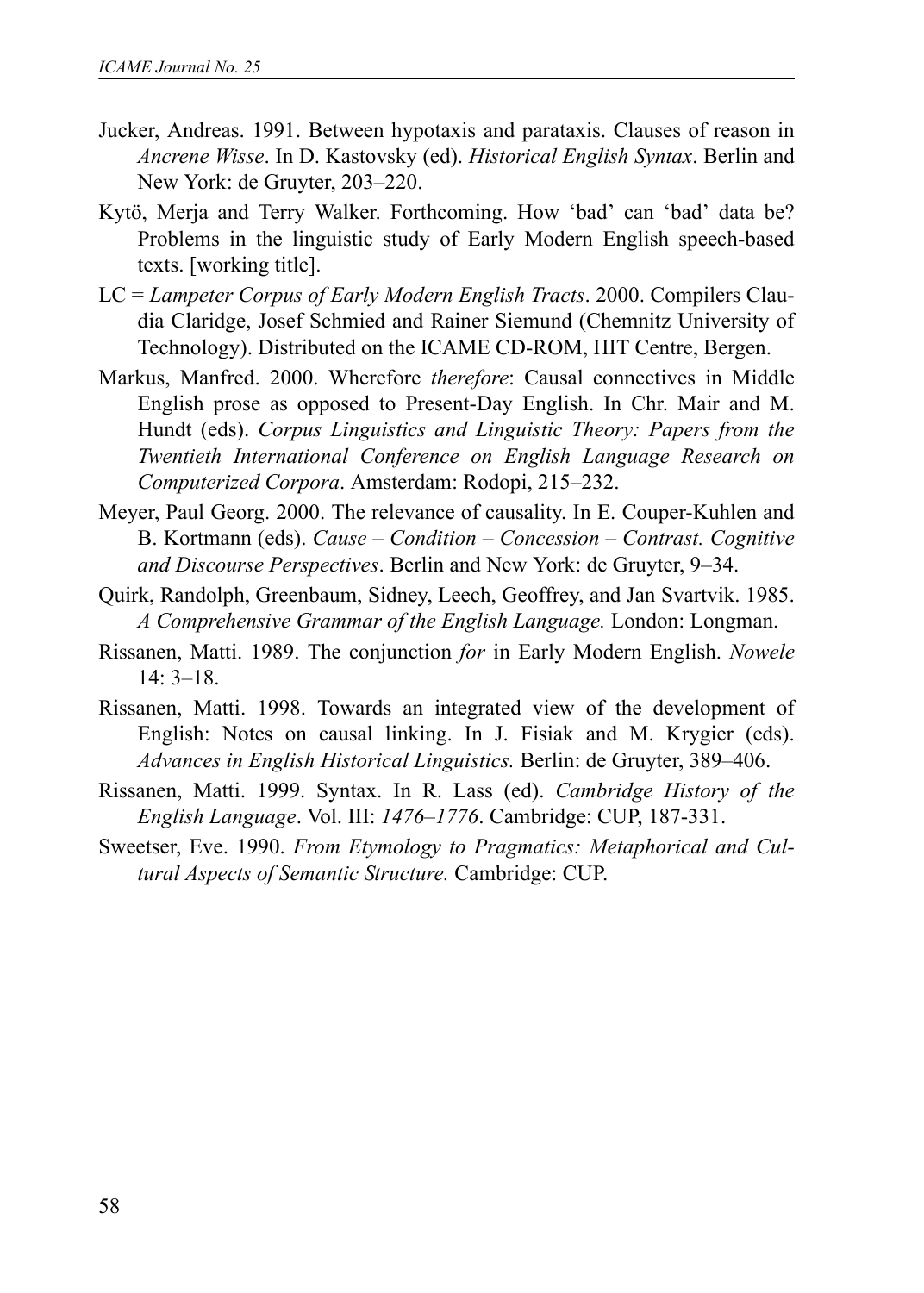# *Appendix 1*

## *The corpus texts*

# CED Texts:

## Trials

| file name            | date   | word<br>count | text title                                                                                                                  |
|----------------------|--------|---------------|-----------------------------------------------------------------------------------------------------------------------------|
| D3tcharl             | 1648   | 8,356         | King Charls his Tryal                                                                                                       |
| D3tlove              | 1651/2 | 10,499        | The Whole Trial of Mr Love                                                                                                  |
| D3tturne             | 1663   | 9,760         | A True and Impartial Account of the Arraignment,<br>Tryal, Examination, Confession and Condemnation<br>of Col. Iames Turner |
| D <sub>4tgiles</sub> | 1680   | 7,227         | The Tryal of John Giles                                                                                                     |
| D4tthomp             | 1682   | 5,324         | The Tryal of Nathanael Thompson, Iohn Farewell,<br>William Pain                                                             |
| D4trookw             | 1696   | 10,706        | The Arraignment, Tryal, and Condemnation of<br>Ambrose Rookwood                                                             |
| D4tswend             | 1702   | 10,384        | The Tryals of Haagen Swendsen, Sarah Baynton,<br>John Hartwell, and John Spurr                                              |
| D4tfranc             | 1716   | 15,313        | The Tryal of Francis Francia                                                                                                |
| D5tlayer             | 1722   | 12,109        | The Whole Proceeding upon the Arraignment,<br>Tryal, Conviction and Attainder of Christopher<br>Layer, Esq.                 |
| D5tgreen             | 1740   | 4,094         | The Trial of Mr. Bartholomew Greenwood                                                                                      |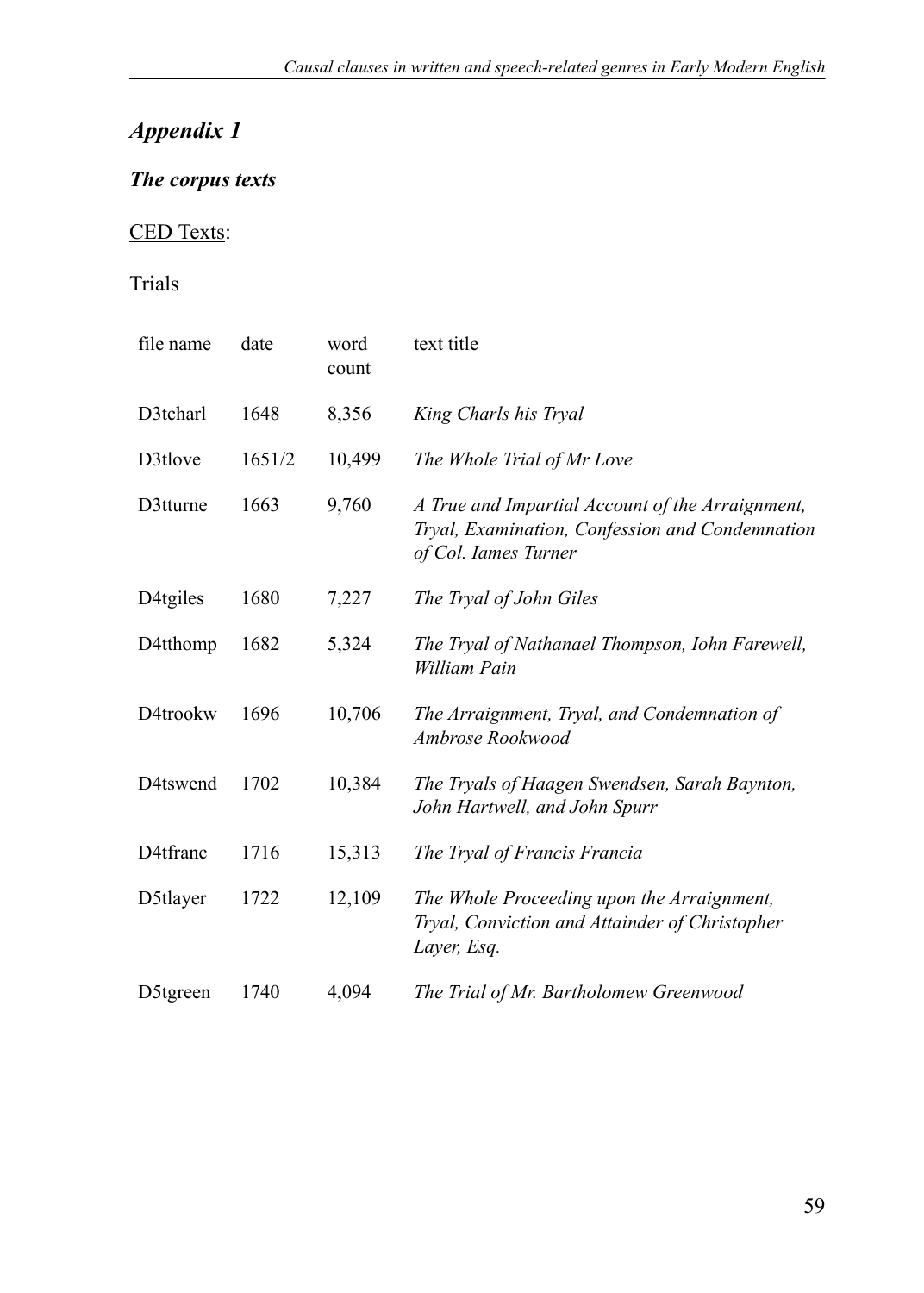### LC texts:

### Sermons

| file name/<br>date | word<br>count | author                | text title                                                                                                     |
|--------------------|---------------|-----------------------|----------------------------------------------------------------------------------------------------------------|
| RelA1642           | 18,845        | Thomas Hill           | The Trade of Truth Advanced in a Sermon<br>Preached to the Honourable House of Com-<br>mons                    |
| RelA1653           | 9,464         | Joseph Sedg-<br>wick  | A sermon, preached at St. Marie's in the Uni-<br>versity of Cambridge May 1st, 1653                            |
| RelA1669           | 4,719         | Richard Sher-<br>lock | A sermon preached at a visitation, held at<br>Warrington in Lancashire May 11, 1669                            |
| RelA1679           | 16,991        | Henry Jones           | A sermon of Antichrist                                                                                         |
| <b>RelA1682</b>    | 8,016         | <b>Thomas Pittis</b>  | An old way of ending new controversies                                                                         |
| RelA1696           | 8,389         | John Piggott          | A good king and his people, the special care<br>of heaven. A sermon preached the 16th of<br><i>April, 1696</i> |
| <b>RelA1708</b>    | 6,793         | John Waller           | Religion and loyalty, or the reverence due<br>both to Church and state                                         |
| RelA1711           | 9,337         | Samuel Wright         | A funeral sermon, upon the sudden and much<br>lamented death of Dr. Francis Upton                              |
| RelA1721           | 13,853        | Joseph Trapp          | The dignity, and benefit, of the priesthood;<br>the lawfulnesse of marriage in the clergy                      |
| RelA1730           | 12,133        | Arthur Bedford        | A sermon preached in the parish-church of<br>St. Butholf's Aldgate                                             |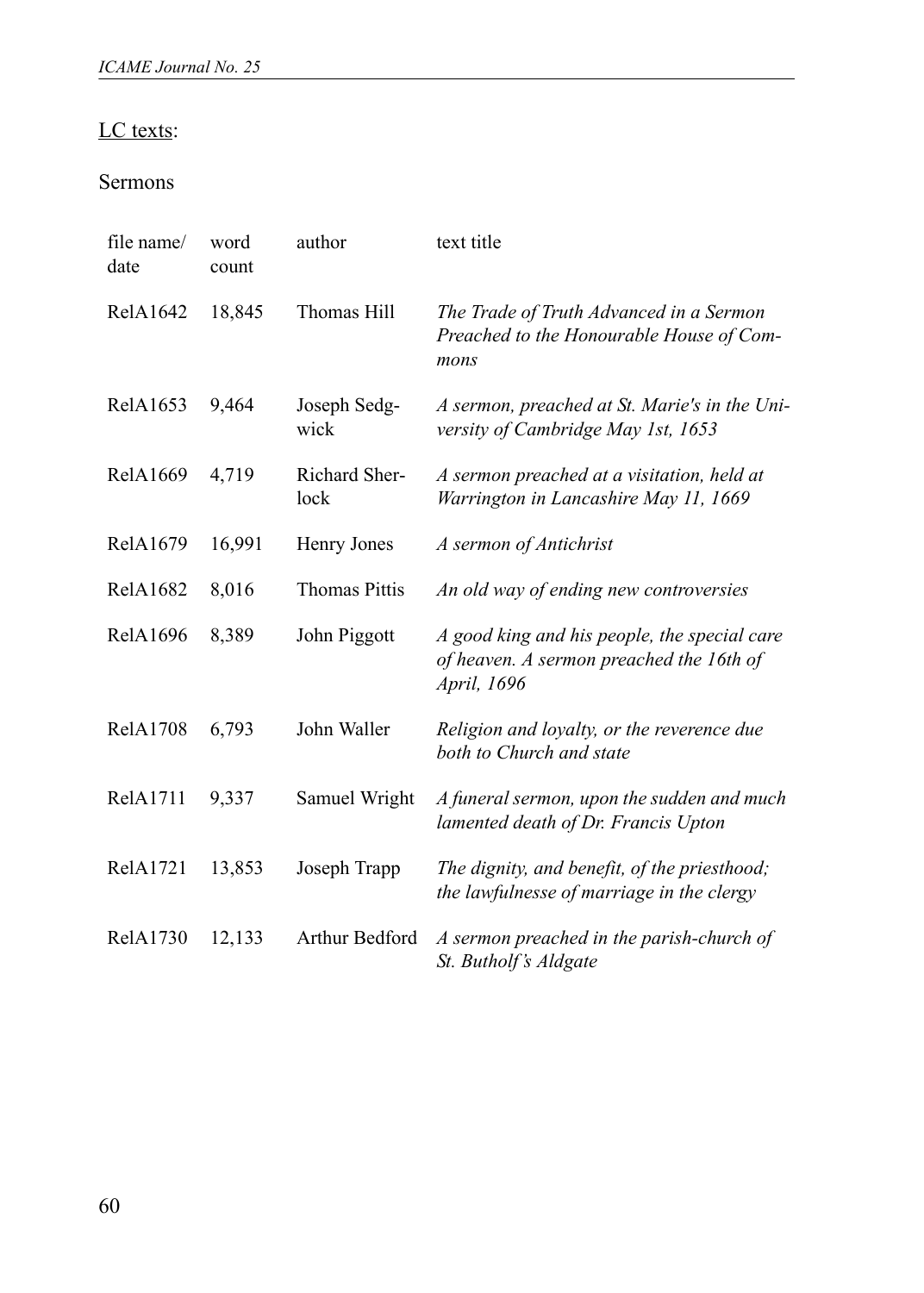# Treatises

| file name/<br>date | word<br>count | author             | text title                                                                         |
|--------------------|---------------|--------------------|------------------------------------------------------------------------------------|
| RelB1644           | 13,447        | Henry Ham-<br>mond | Of Scandall                                                                        |
| RelB1650           | 6,557         | John Cook          | A true relation of Mr. Iohn Cook's passage by<br>sea from Wexford to Kinsale       |
| RelB1667           | 11,255        | John Owen          | Indulgence and toleration considered                                               |
| RelB1674           | 12,562        | William Penn       | A just rebuke to one & twenty learned and<br>reverend Divines                      |
| RelB1687           | 7,286         | Elinor James       | Mrs. James's Vindication of the Church of<br>England                               |
| RelB1692           | 14,675        | Humphry Hody       | A letter from Mr. Humphrey Hody to a friend,<br>concerning a collection of canons  |
| RelB1701           | 6,166         |                    | William Higden The case of sureties in baptism                                     |
| RelB1718           | 8,216         | Anne Roberts       | The Flying Post posted                                                             |
| RelB1721           | 11,021        | Francis Hare       | Scripture vindicated from the misinterpreta-<br>tions of the Lord Bishop of Bangor |
| RelB1730           | 6,613         | John Henley        | Light in a candlestick, to all that are in the<br>House                            |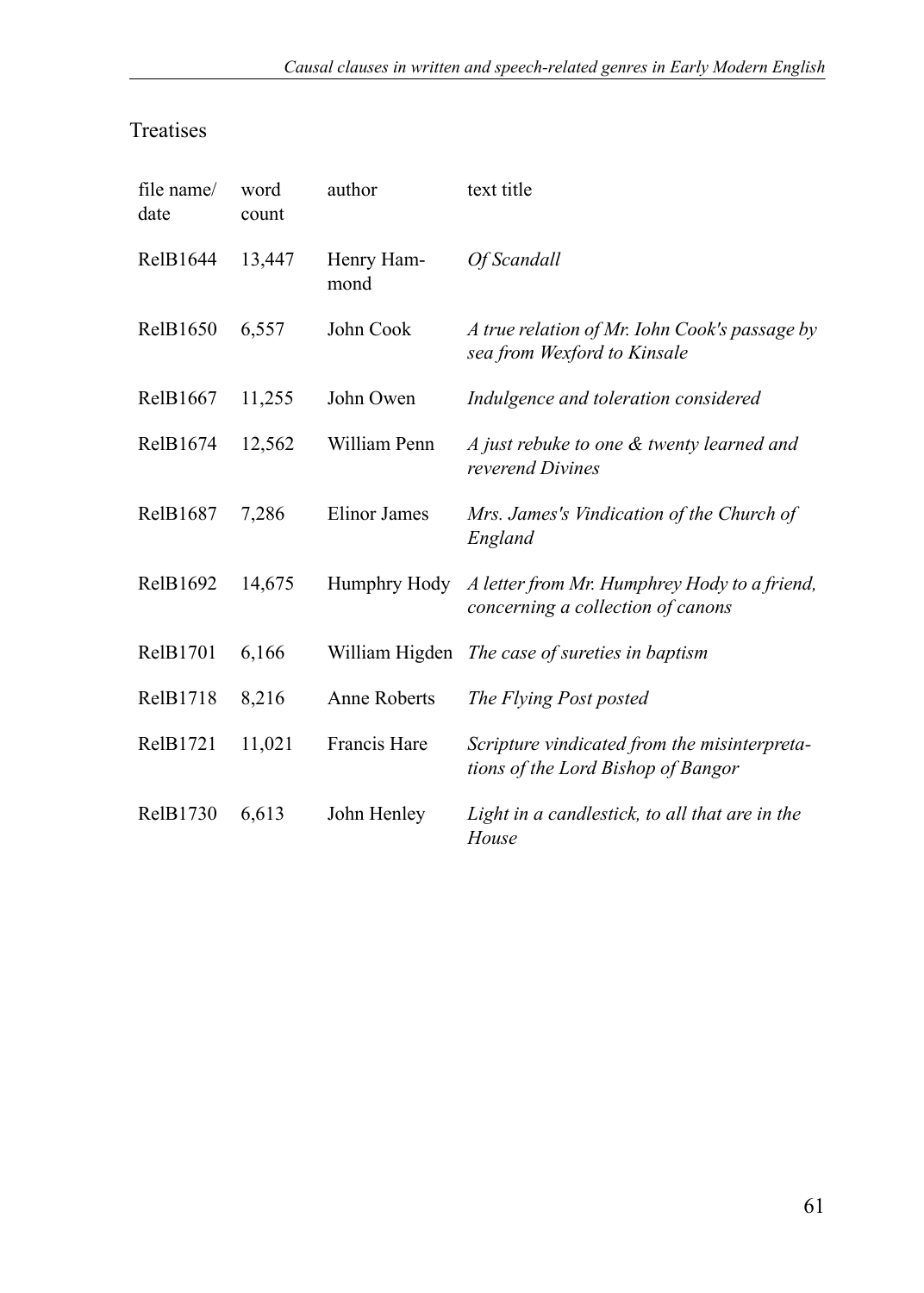### Written Law

| file name/<br>date | word<br>count | author                                                    | text title                                                                                                                                                                                                                                     |
|--------------------|---------------|-----------------------------------------------------------|------------------------------------------------------------------------------------------------------------------------------------------------------------------------------------------------------------------------------------------------|
| LawA1643           | 4,432         | Robert<br>Devereux                                        | Laws and Ordinances of Warre, Established<br>for the better Conduct of the Army                                                                                                                                                                |
| LawA1653           | 15,323        | Henry Robin-<br>son                                       | Certaine proposals in order to a new model-<br>ling of the lawes, and law-proceedings                                                                                                                                                          |
| LawB1661           | 11,366        | Thomas Violet<br>$(\text{et al})$                         | Two petitions of Thomas Violet of London<br>goldsmith, to the Kings Majestie                                                                                                                                                                   |
| LawA1673           | 7,602         | E.W.                                                      | The Continuation of the Case between Sir<br>William Courten, his heyres and assignes,<br>and the East India Company of the Nether-<br>lands                                                                                                    |
| LawB1688           | 9,240         | Sir Edward<br>Herbert                                     | A short account of the authorities in law,<br>upon which judgement was given in Sir Edw.<br>Hales his case                                                                                                                                     |
| LawA1694 5,968     |               | <b>Sir Matthew</b><br>Harte                               | A treatise, showing how usefull, safe, reason-<br>able and beneficial, the inrolling & regis-<br>tring of all conveyances of lands, may be to<br>the inhabitants of this kingdom                                                               |
| LawB1704           | 13,004        | Francis North                                             | An Argument of a Learned Judge in the<br>Exchequer-Chamber upon a Writ of Error<br>out of the King's-Bench                                                                                                                                     |
| LawB1715           | 9,744         | William Fleet-<br>wood                                    | The counsellor's plea for the divorce of Sir<br>G[eorge] D[owning] and Mrs. F[orrester]                                                                                                                                                        |
| LawA1723           | 9,719         | anon.<br>Great Britain.<br>Parliament.<br>House of Lords. | A report from the Lords Committees to whom<br>the report and original papers delivered by<br>the House of Commons at several confer-<br>ences were referred, and who were impow-<br>ered by the House of Lords to examine<br>Christopher Layer |
| LawA1732           | 4,909         | anon.                                                     | The RIGHTS and liberties of subjects vindi-<br>cated                                                                                                                                                                                           |